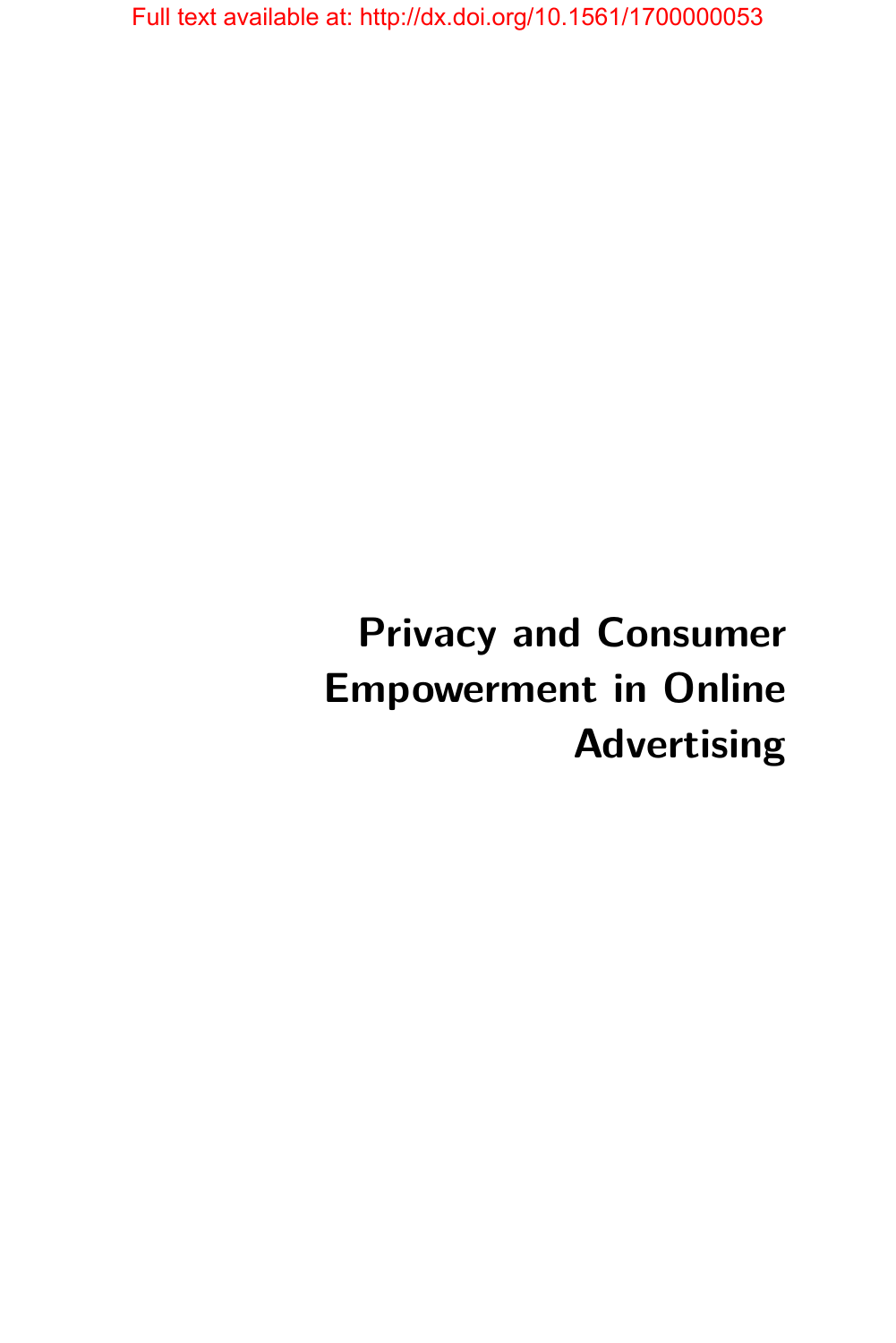### **Other titles in Foundations and Trends® in Marketing**

*Aggregate Advertising Expenditure in the U.S. Economy: Measurement and Growth Issues in the Digital Era* Alvin J. Silk and Ernst R. Berndt ISBN: 978-1-68083-872-5

*Brands: An Integrated Marketing, Finance, and Societal Perspective* Bobby J. Calder ISBN: 978-1-68083-746-9

*Machine Learning in Marketing: Overview, Learning Strategies, Applications, and Future Developments* Vinicius Andrade Brei ISBN: 978-1-68083-720-9

*Crowdfunding Platforms: Ecosystem and Evolution* Yee Heng Tan and Srinivas K. Reddy ISBN: 978-1-68083-698-1

*A Practical Approach to Sales Compensation: What Do We Know Now? What Should We Know in the Future?* Doug J. Chung, Byungyeon Kim and Niladri B. Syam ISBN: 978-1-68083-684-4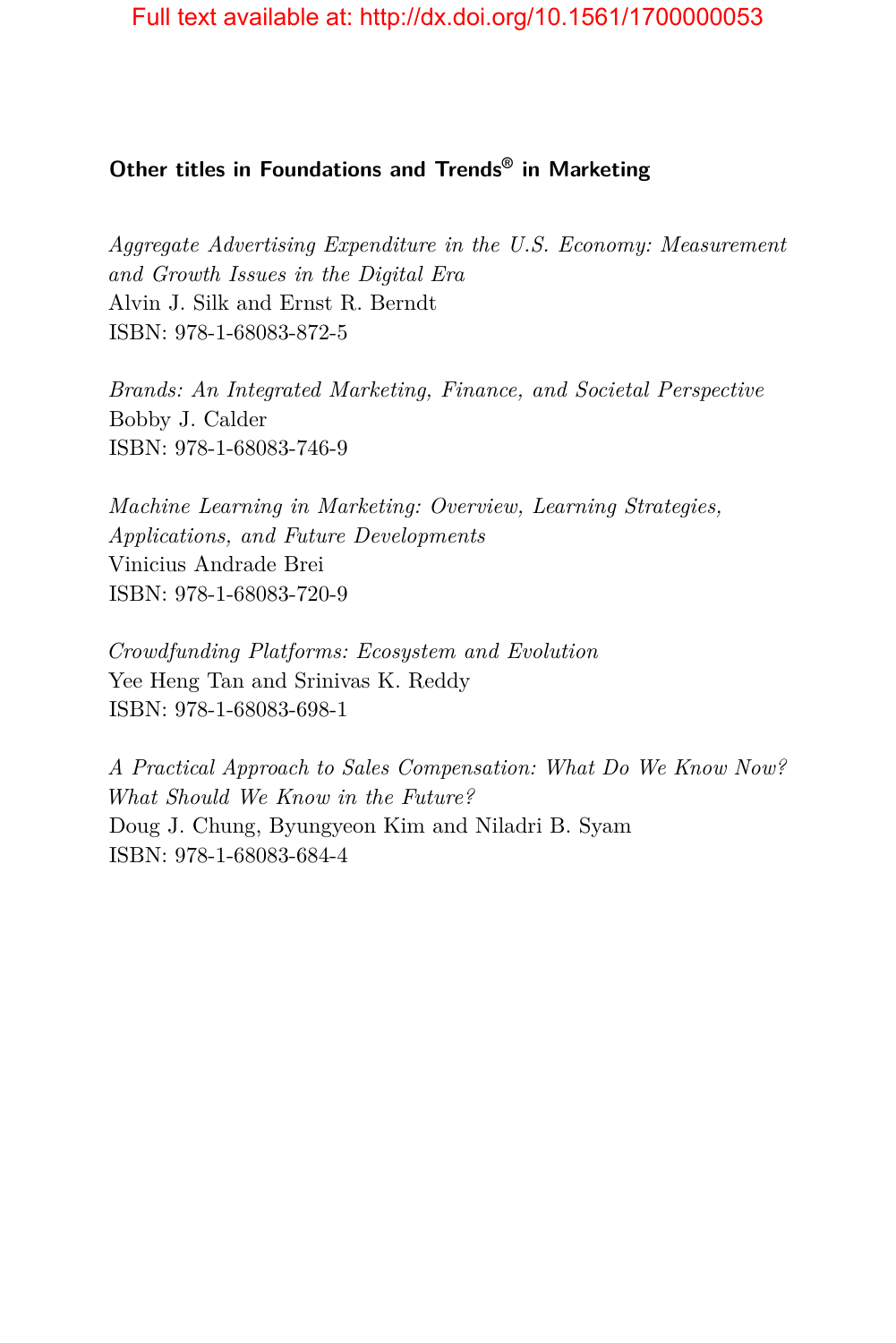# **Privacy and Consumer Empowerment in Online Advertising**

## **W. Jason Choi**

Assistant Professor of Marketing Rutgers Business School USA jason.choi@rutgers.edu

## **Kinshuk Jerath**

Professor of Business Marketing Division Columbia Business School USA jerath@columbia.edu

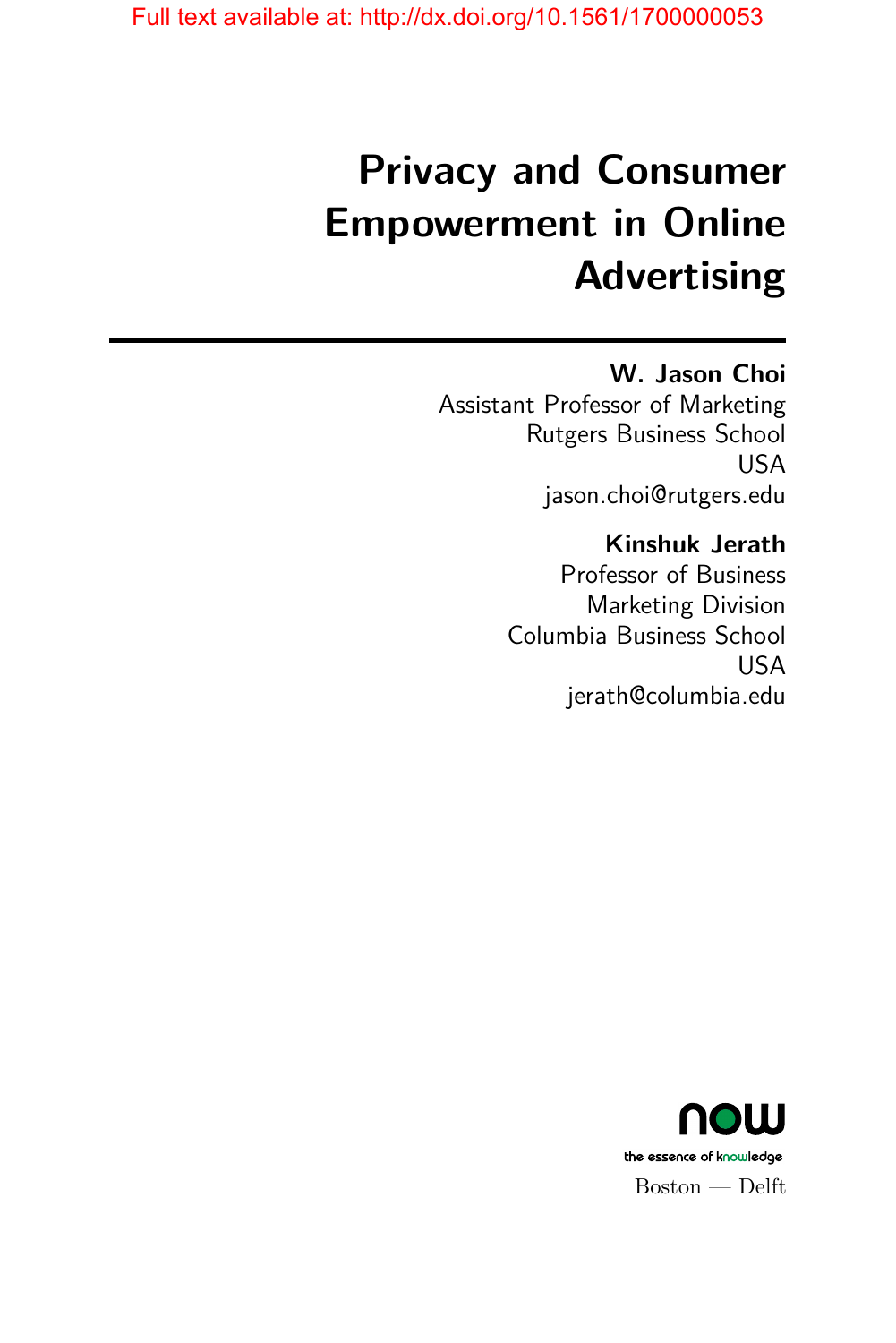# **Foundations and Trends® in Marketing**

*Published, sold and distributed by:* now Publishers Inc. PO Box 1024 Hanover, MA 02339 United States Tel. +1-781-985-4510 www.nowpublishers.com sales@nowpublishers.com

*Outside North America:* now Publishers Inc. PO Box 179 2600 AD Delft The Netherlands Tel. +31-6-51115274

The preferred citation for this publication is

W. J. Choi and K. Jerath. *Privacy and Consumer Empowerment in Online Advertising*. Foundations and Trends® in Marketing, vol. 15, no. 3, pp. 153–212, 2022.

ISBN: 978-1-68083-921-0 © 2022 W. J. Choi and K. Jerath

All rights reserved. No part of this publication may be reproduced, stored in a retrieval system, or transmitted in any form or by any means, mechanical, photocopying, recording or otherwise, without prior written permission of the publishers.

Photocopying. In the USA: This journal is registered at the Copyright Clearance Center, Inc., 222 Rosewood Drive, Danvers, MA 01923. Authorization to photocopy items for internal or personal use, or the internal or personal use of specific clients, is granted by now Publishers Inc for users registered with the Copyright Clearance Center (CCC). The 'services' for users can be found on the internet at: www.copyright.com

For those organizations that have been granted a photocopy license, a separate system of payment has been arranged. Authorization does not extend to other kinds of copying, such as that for general distribution, for advertising or promotional purposes, for creating new collective works, or for resale. In the rest of the world: Permission to photocopy must be obtained from the copyright owner. Please apply to now Publishers Inc., PO Box 1024, Hanover, MA 02339, USA; Tel. +1 781 871 0245; www.nowpublishers.com; sales@nowpublishers.com

now Publishers Inc. has an exclusive license to publish this material worldwide. Permission to use this content must be obtained from the copyright license holder. Please apply to now Publishers, PO Box 179, 2600 AD Delft, The Netherlands, www.nowpublishers.com; e-mail: sales@nowpublishers.com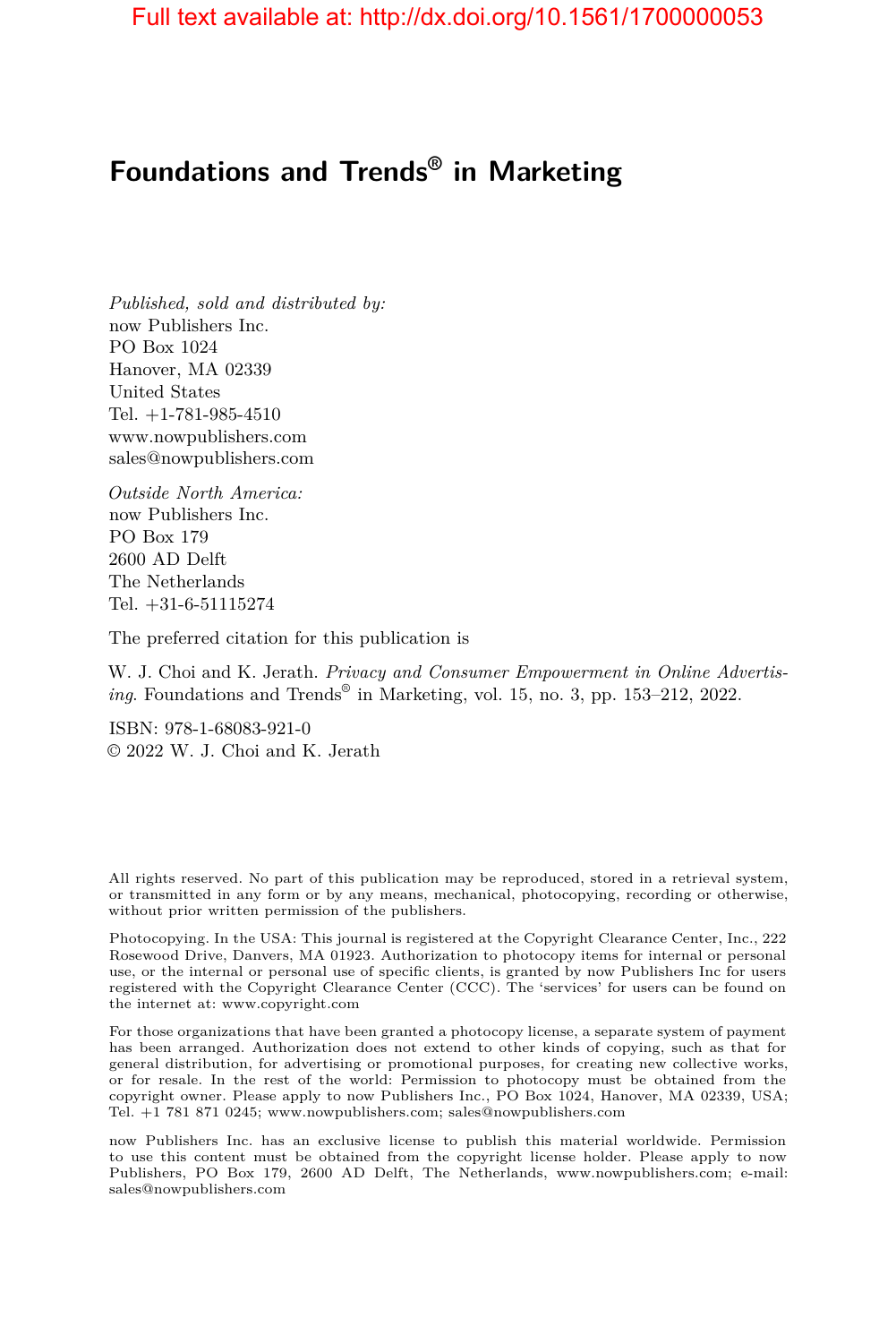# **Foundations and Trends® in Marketing** Volume 15, Issue 3, 2022 **Editorial Board**

### **Editor-in-Chief**

**Jehoshua Eliashberg** University of Pennsylvania

### **Associate Editor**

Bernd Schmitt *Columbia University*

### **Editors**

Dawn Iacobucci *Vanderbilt University*

Ganesh Iyeri *University of California, Berkeley*

Anirban Mukhopadhyayi *HKUST*

Sharon Ngi *Nanyang Technological University*

Gerrit van Bruggeni *Erasmus University*

Miguel Villas Boasi *University of California, Berkeley*

Hema Yoganarasimhani *University of Washington*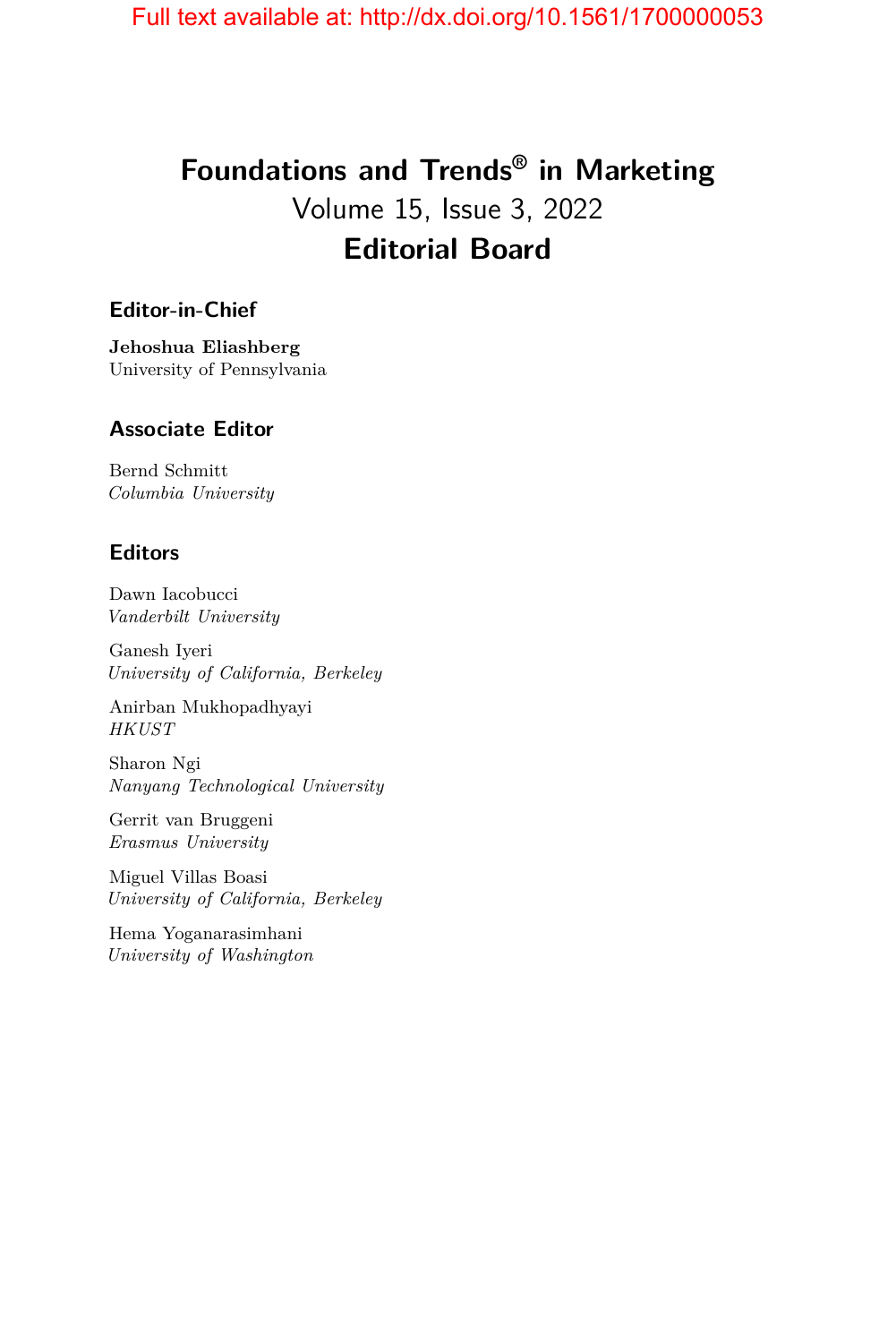# **Editorial Scope**

### **Topics**

Foundations and Trends<sup>®</sup> in Marketing publishes survey and tutorial articles in the following topics:

- B2B Marketing
- Bayesian Models
- Behavioral Decision Making
- Branding and Brand Equity
- Channel Management
- Choice Modeling
- Comparative Market Structure
- Competitive Marketing Strategy
- Conjoint Analysis
- Customer Equity
- Customer Relationship Management
- Game Theoretic Models
- Group Choice and Negotiation
- Discrete Choice Models
- Individual Decision Making
- Marketing Decisions Models
- Market Forecasting
- Marketing Information Systems
- Market Response Models
- Market Segmentation
- Market Share Analysis
- Multi-channel Marketing
- New Product Diffusion
- Pricing Models
- Product Development
- Product Innovation
- Sales Forecasting
- Sales Force Management
- Sales Promotion
- Services Marketing
- Stochastic Model

### **Information for Librarians**

Foundations and Trends® in Marketing, 2022, Volume 15, 4 issues. ISSN paper version 1555-0753. ISSN online version 1555-0761. Also available as a combined paper and online subscription.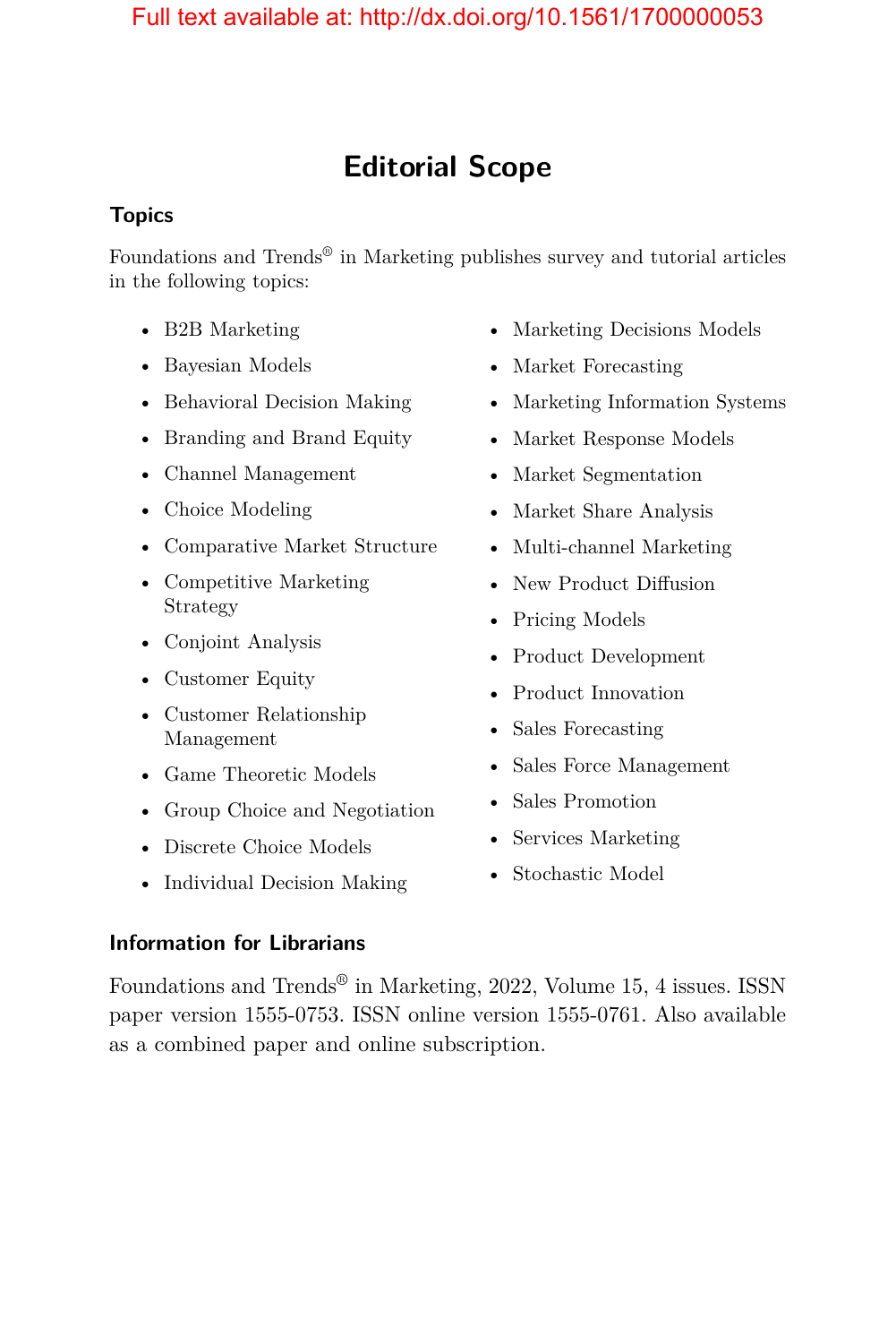# **Contents**

| 1              | <b>Introduction</b>                                                                                                                                                                                                                    |                |  |  |
|----------------|----------------------------------------------------------------------------------------------------------------------------------------------------------------------------------------------------------------------------------------|----------------|--|--|
| $\overline{2}$ | A Background of the GDPR, CCPA<br>and <b>CPRA</b> Regulations                                                                                                                                                                          |                |  |  |
| 3              | <b>Early Empirical Evidence on Impact of Enabling</b><br><b>Consumer Privacy Choices</b>                                                                                                                                               |                |  |  |
| 4              | <b>Frameworks for Understanding Consumer Privacy</b><br><b>Decisions and Their Economic Impact</b><br>4.1<br>Framework for Economic Impact Pramework for Economic Impact<br>4.2                                                        | 18<br>18<br>20 |  |  |
| 5.             | <b>Theoretical Understanding of the Impact of</b><br><b>Enabling Consumers to Make Privacy Choices</b><br>Impact on the Advertising Ecosystem of Enabling Consumers<br>5.1<br>Impact on Consumers of Enabling Consumers to Make<br>5.2 | 23<br>23<br>34 |  |  |
| 6              | <b>Enabling Users to Make Better Privacy Choices</b>                                                                                                                                                                                   | 36             |  |  |
| 7              | 43<br><b>Markets for Personal Data</b>                                                                                                                                                                                                 |                |  |  |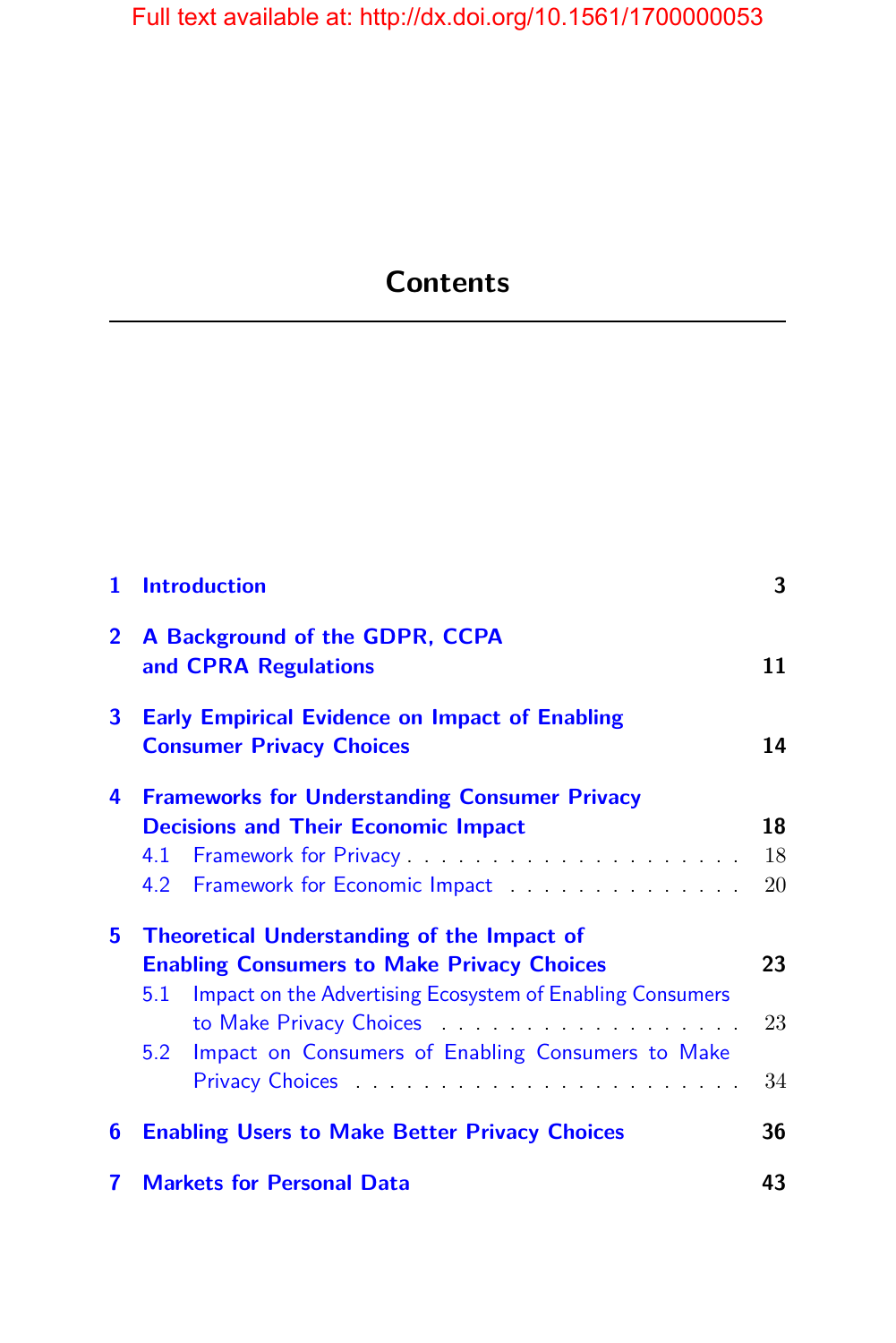| 8 | <b>Targeted Advertising While Preserving Privacy</b> |                                                   |    |  |
|---|------------------------------------------------------|---------------------------------------------------|----|--|
|   |                                                      | 8.1 What Can Be Expected with Weaker Ad Targeting | 47 |  |
| q |                                                      | <b>Discussion and Future Directions</b>           | 49 |  |
|   | <b>Acknowledgments</b>                               |                                                   |    |  |
|   | <b>References</b>                                    |                                                   |    |  |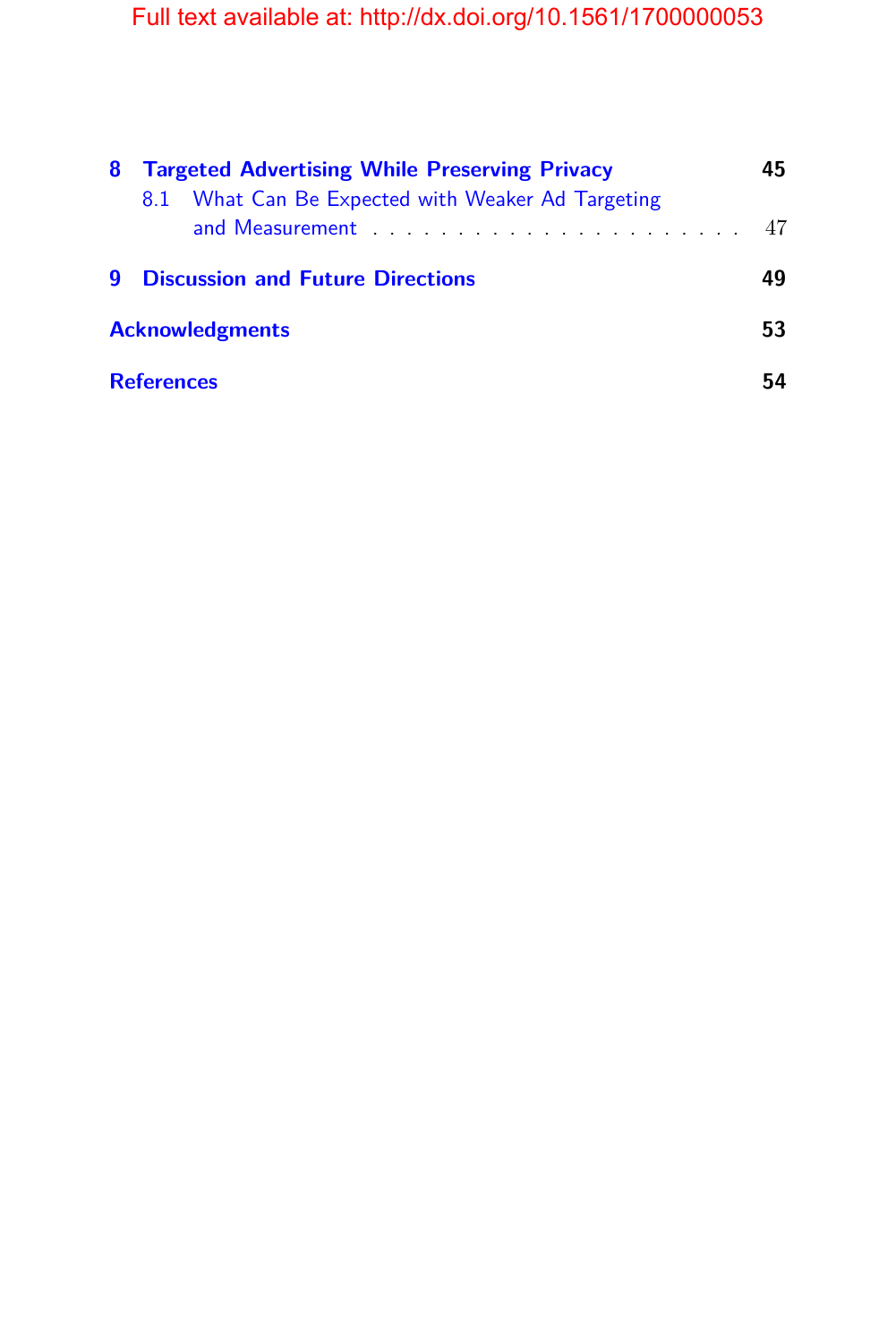# **Privacy and Consumer Empowerment in Online Advertising**

W. Jason Choi<sup>1</sup> and Kinshuk Jerath<sup>2</sup>

<sup>1</sup>*Assistant Professor of Marketing, Rutgers Business School, USA; jason.choi@rutgers.edu* <sup>2</sup>*Professor of Business, Marketing Division, Columbia Business School, USA; jerath@columbia.edu*

### ABSTRACT

With heightened concerns regarding user privacy, there is a recent movement for empowering consumers with the ability to control how their private data are collected, stored, used and shared. Notably, between 2018 and 2020, the General Data Protection Regulation (GDPR) has been implemented in the European Union (EU), and the California Consumer Privacy Act (CCPA) and the California Privacy Rights Act (CPRA) have been implemented/passed in the state of California in the United States. These regulations address both consumer data security and consumer privacy rights. In this monograph, we provide an overview of some of the key issues that are in play in consumer privacy and in empowering consumers with rights to manage the privacy of their data, viewed primarily in the context of online advertising-related actions of firms. The recent academic work on these topics already provides some important takeaways. Empirical studies, broadly speaking, show that fewer consumers share data with firms post-regulation and this

W. Jason Choi and Kinshuk Jerath (2022), "Privacy and Consumer Empowerment in Online Advertising", Foundations and Trends® in Marketing: Vol. 15, No. 3, pp 153–212. DOI: 10.1561/1700000053.

<sup>©2022</sup> W. J. Choi and K. Jerath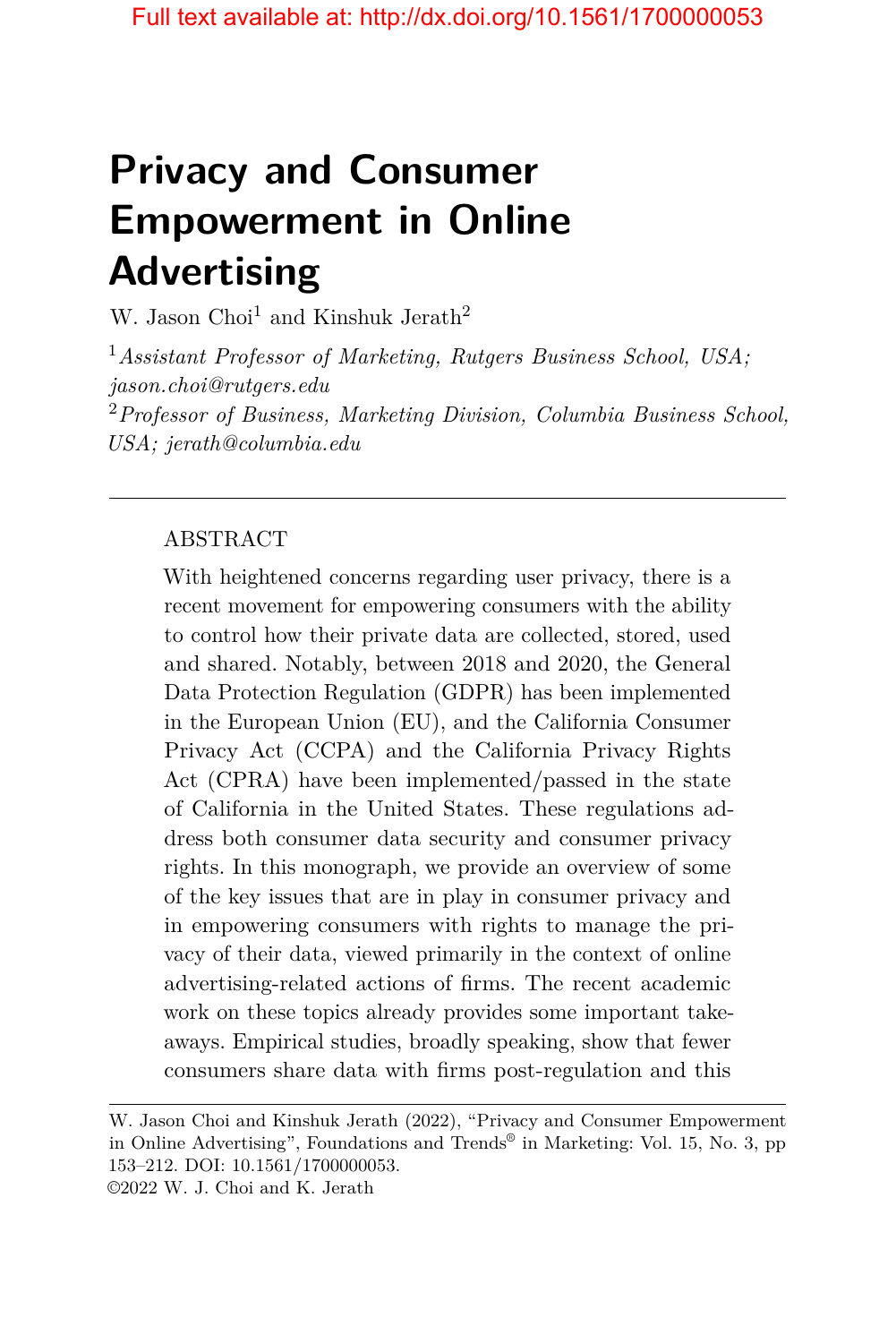2

leads to worse personalized marketing, i.e., the firms are at a handicap. Theoretically, a primary insight is that privacy regulations on using data affect the advertising/targeting layer directly and the product/pricing layer directly and/or indirectly; broadly speaking, consumers make data sharing choices by balancing the intrinsic and instrumental values of sharing data, and privacy regulations can generally be expected to benefit consumers at the expense of firms. We also discuss how consumers' understanding of firms' privacy policies and their impact can be enhanced, which is important for regulations to have their intended impact. We briefly discuss the development of privacy-preserving mechanisms for targeted advertising, industry interest in and adoption of which has been recently enhanced due to new regulations. We conclude with a discussion and lay out some directions for future research.

**Keywords:** online advertising; privacy regulation; GDPR; consumer consent; targeting.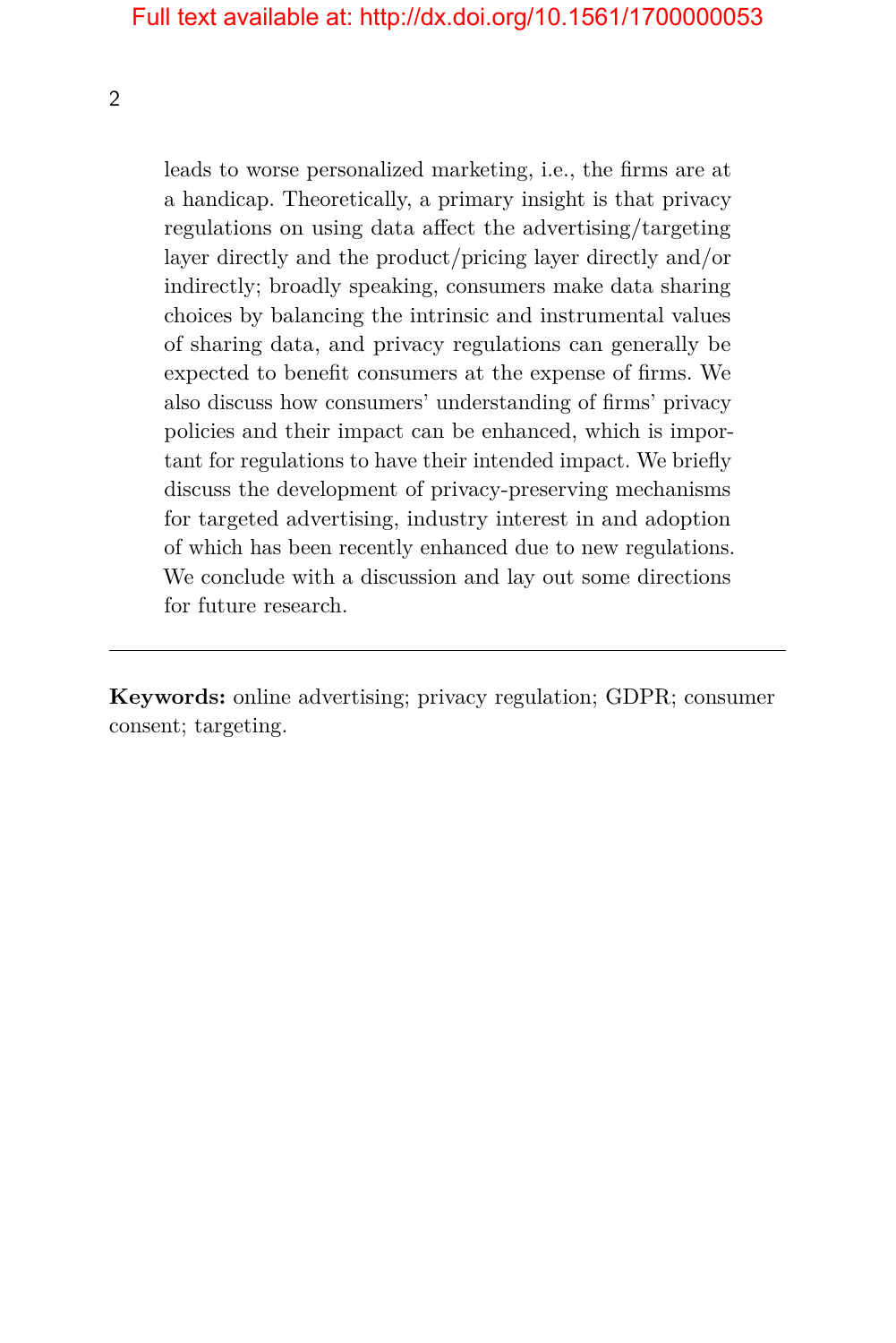# **1**

# <span id="page-10-0"></span>**Introduction**

The last 25 years have seen a consistent move by consumers to digital media. According to eMarketer, in 2019, the average American spent approximately seven hours a day on digital media, with approximately four hours of (non-voice) mobile phone consumption; in contrast, the total time spent per day on TV was 3.5 hours and on print media was  $20 \text{ minutes}$ <sup>[1](#page-10-1)</sup> Chasing consumers' media consumption habits, advertising dollars have also moved online. According to eMarketer, of the USD 242 billion spent on ads in the US in 2019, nearly 55% was on digital channels and less than  $30\%$  was on traditional linear TV.<sup>[2](#page-10-2)</sup> Worldwide numbers in advertising spend show similar trends.<sup>[3](#page-10-3)</sup>

A key promise of digital media is accurate targeting of ad prospects. In display advertising, which in 2019 accounted for more than 50% of digital ad spend (USD 71 billion out of USD 132 billion spent on digital

<span id="page-10-1"></span><sup>1</sup>[https://forecasts-na1.emarketer.com/584b26021403070290f93a5d/5851918b0](https://forecasts-na1.emarketer.com/584b26021403070290f93a5d/5851918b0626310a2c186b38) [626310a2c186b38.](https://forecasts-na1.emarketer.com/584b26021403070290f93a5d/5851918b0626310a2c186b38)

<span id="page-10-2"></span><sup>2</sup>[https://forecasts-na1.emarketer.com/584b26021403070290f93a2f/5851918b06](https://forecasts-na1.emarketer.com/584b26021403070290f93a2f/5851918b0626310a2c186b4c) [26310a2c186b4c.](https://forecasts-na1.emarketer.com/584b26021403070290f93a2f/5851918b0626310a2c186b4c)

<span id="page-10-3"></span><sup>3</sup>[https://forecasts-na1.emarketer.com/5a4d1e53d8690c01349716b8/5a4d1bcfd869](https://forecasts-na1.emarketer.com/5a4d1e53d8690c01349716b8/5a4d1bcfd8690c01349716b6) [0c01349716b6](https://forecasts-na1.emarketer.com/5a4d1e53d8690c01349716b8/5a4d1bcfd8690c01349716b6) and [https://forecasts-na1.emarketer.com/5d02b4e464fe7d06246b35f9/](https://forecasts-na1.emarketer.com/5d02b4e464fe7d06246b35f9/5d02b41c64fe7d06246b35f7) [5d02b41c64fe7d06246b35f7.](https://forecasts-na1.emarketer.com/5d02b4e464fe7d06246b35f9/5d02b41c64fe7d06246b35f7)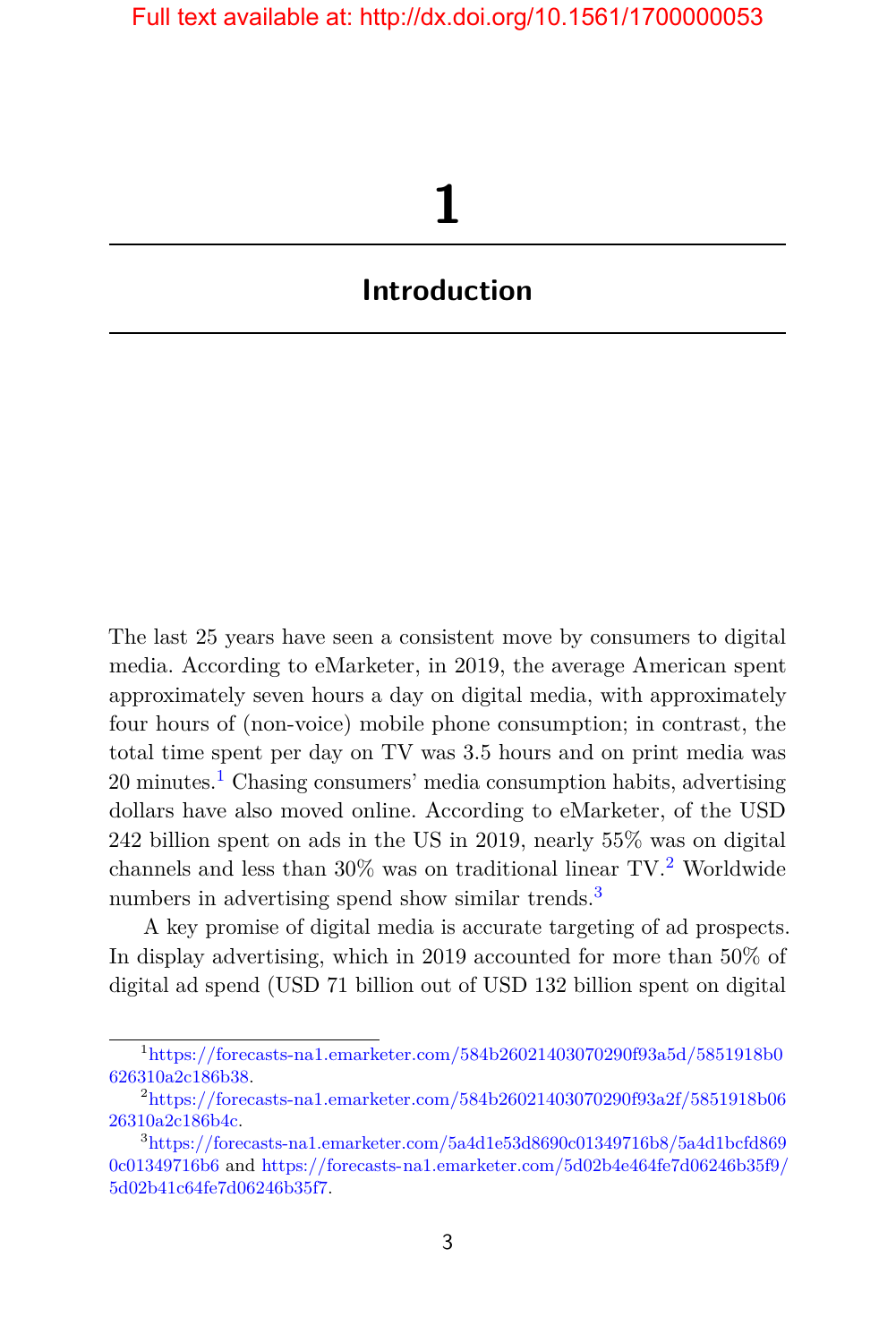#### 4 Introduction

advertising), $4$  this targeting is enabled by developing profiles of users that can then be used to identify them as relevant matches for ads of certain products. Consumers often share their own information, such as their name, date of birth, interests and preferences, financial information, credit card data, credit score data, etc., with certain websites that they visit and (presumably) trust. However, a large fraction of the data used for building user profiles is collected by tracking consumers' activities on the Internet using technologies such as cookies and beacons—how often are consumers active on the Internet, which websites (and which parts of these websites) they visited, which products they browsed and purchased (or browsed and did not purchase), which geographical regions they come from, etc.

According to Schelter and Kunegis [\(2018\)](#page-23-0), 355 third-party domains had installed trackers on over 90% of 41 million websites that they studied. Moreover, a recent study by Karaj *et al.* [\(2019\)](#page-21-0) shows that 82% of the monitored web traffic had third-party scripts owned by Google, making it the largest third-party tracker by reach. While consumer tracking has benefited advertisers (Goldfarb and Tucker, [2011a;](#page-20-0) Johnson *et al.*, [2020\)](#page-21-1), its rapid expansion has deepened consumers' concerns about their online privacy (McDonald and Cranor, [2010\)](#page-22-0). For instance, 79% of US adults state that they are very or somewhat concerned about how companies are using the data they collect about them and 81% of US adults think that the potential risks of data collection by companies about them outweigh the benefits (PEW, [2019\)](#page-22-1).

In response to the growing outcry from consumers and privacy advocates about the extent of consumer tracking and data collection, there is a movement for empowering consumers with the ability to control how their own data is collected, stored, used and shared. Certain advertising organizations and regulators worldwide have also sought to curb practices that potentially infringe on privacy. Notably, in May 2018, the General Data Protection Regulation (GDPR) came into force in the European Union (EU). Compared to its predecessors (e.g., Privacy and Electronic Communications Directive), the GDPR is considered

<span id="page-11-0"></span><sup>4</sup>[https://forecasts-na1.emarketer.com/584b26021403070290f93a56/5851918a0626](https://forecasts-na1.emarketer.com/584b26021403070290f93a56/5851918a0626310a2c1869ca) [310a2c1869ca.](https://forecasts-na1.emarketer.com/584b26021403070290f93a56/5851918a0626310a2c1869ca)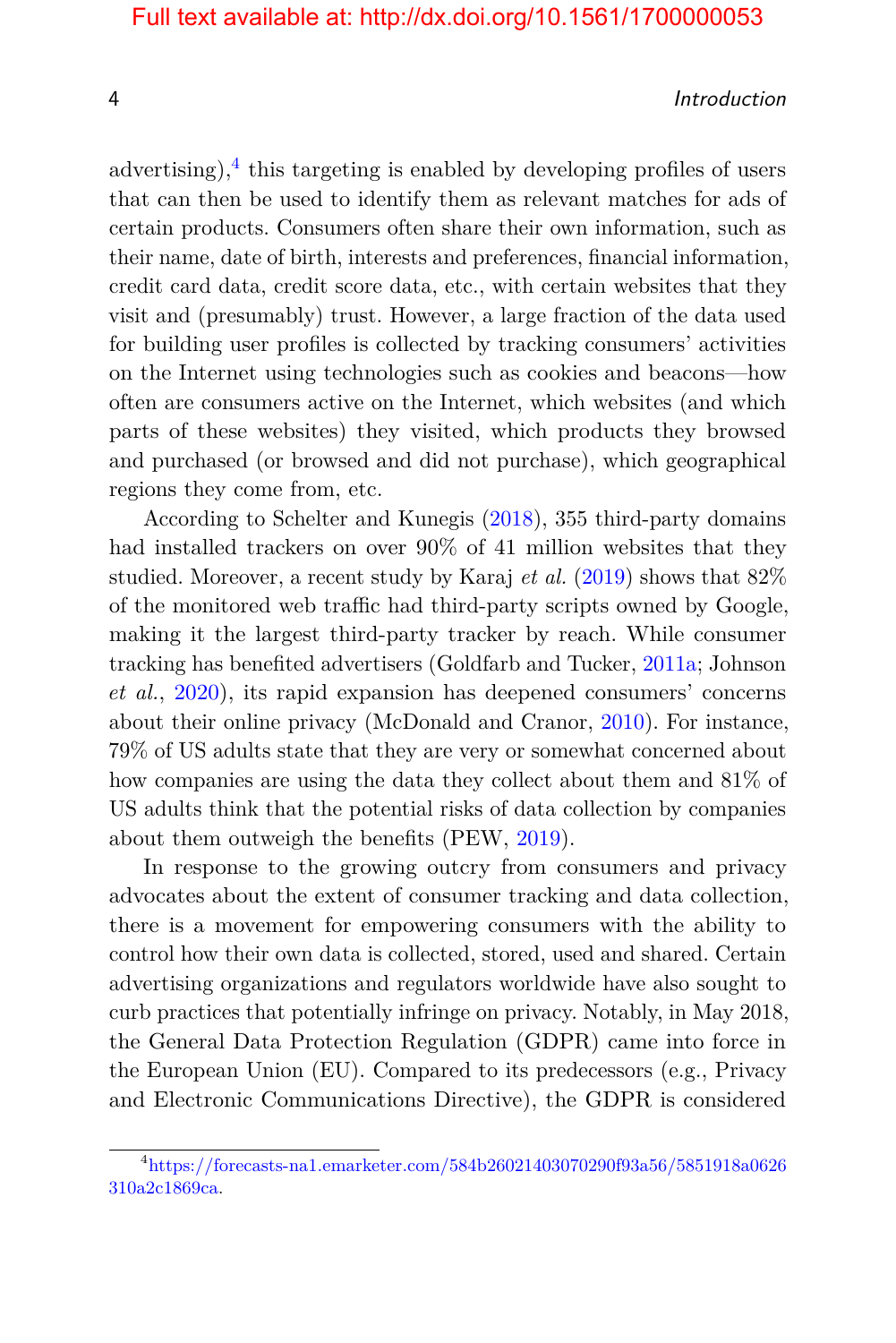significantly more stringent and comprehensive in terms of geographic and legislative scope. The regulation applies to all firms processing personal data of European subjects even if the firm operates outside of Europe. Its hefty violation fines (the larger of \$22.5 million and 4% of annual global turnover) are forcing large and small firms to take compliance seriously.[5](#page-12-0) The California Consumer Privacy Act (CCPA), a US analogue of the GDPR and similar to it in many respects, was signed into law in June 2018 and came into effect in January 2020. In November 2020, the California Privacy Rights Act (CPRA), which modified certain aspects of the CCPA, was approved by California voters.

While consumers were able to delete cookies manually or through their web browser settings even before the regulations were active, complete tracking prevention was difficult (Angwin, [2010;](#page-18-1) Stern, [2018\)](#page-23-1). Moreover, firms were able to purchase personal data from third-party information vendors without consumers' consent. In this context, the two main tenets of the GDPR are the requirements that firms: (a) inform consumers what data will be collected for what purposes, and (b) obtain explicit affirmative consent to use their data. In other words, firms are not allowed to collect consumer data by default; consumers themselves must consent to their data being collected and processed by firms. If consumers do not consent to their data being collected and shared, then advertisers cannot effectively monitor consumers' behavior across websites. Consequently, advertisers' targeting capabilities are drastically undermined and ad impressions could be potentially wasted (e.g., repeated exposure to consumers who had already purchased).<sup>[6](#page-12-1)</sup> On the other hand, if consumers consent to their data being collected and shared, advertisers can target ads to specific audiences based on a set of behavioral criteria (e.g., consumers who previously interacted with the ad but did not purchase).

<span id="page-12-0"></span><sup>&</sup>lt;sup>5</sup>In January 2019, Google was fined \$57 million "for not properly disclosing to users how data is collected across its services *. . .*to present personalized advertisements" (Satariano, [2019\)](#page-23-2). Facebook revamped their privacy settings in compliance with the GDPR [\(https://marketingland.com/what-marketers](https://marketingland.com/what-marketers-need-to-know-about-facebooks-updated-business-tools-terms-238140) [need-to-know-about-facebooks-updated-business-tools-terms-238140\)](https://marketingland.com/what-marketers-need-to-know-about-facebooks-updated-business-tools-terms-238140).

<span id="page-12-1"></span><sup>6</sup>[https://www.blog.google/products/marketingplatform/360/privacy-safe](https://www.blog.google/products/marketingplatform/360/privacy-safe-approach-managing-ad-frequency/)[approach-managing-ad-frequency/.](https://www.blog.google/products/marketingplatform/360/privacy-safe-approach-managing-ad-frequency/)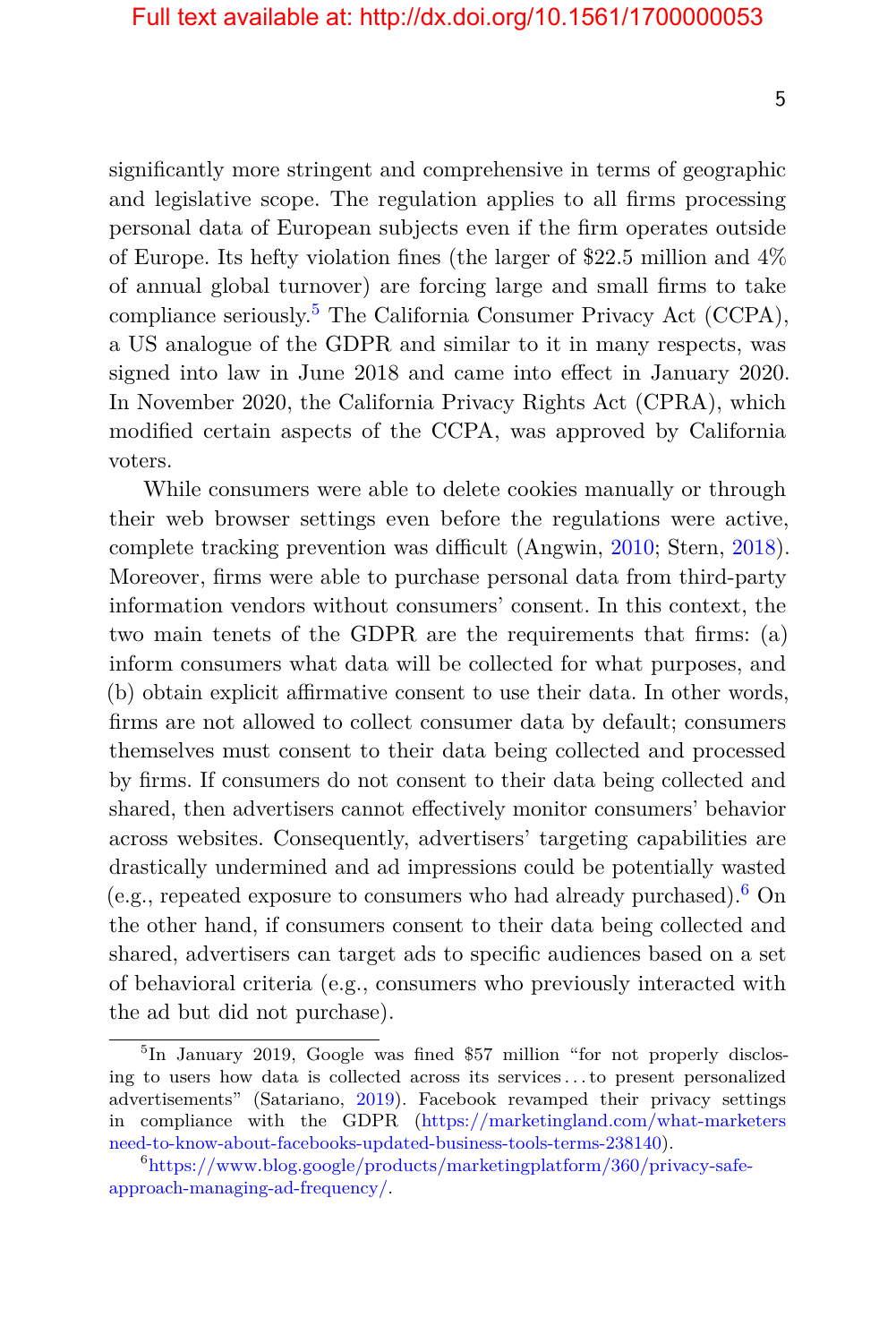#### 6 Introduction

The impact on the advertising industry of such privacy regulations that empower consumers is a topic of ongoing debate among practition-ers, academics, and policymakers.<sup>[7](#page-13-0)</sup> In this monograph, we provide an overview of the different issues that are in play in consumer privacy and in empowering consumers with rights to manage the privacy of their data, viewed primarily in the context of online advertising-related actions of firms. This is an emerging topic in both industry and academia, and therefore the existing work on it is relatively thin; nevertheless, some fundamental frameworks for thinking through the issues have already emerged. We review the existing knowledge on this topic and discuss implications for consumers, for advertisers (who we will assume are vertically integrated with the sellers of the product or service advertised), and for ad serving platforms that enable advertisers to reach consumers. As mentioned, our focus is on consumer privacy and consent in the context of digital marketing; for a discussion of privacy in a broader context, we refer the reader to Acquisti *et al.* [\(2015,](#page-18-2) [2016\)](#page-18-3).

We note that privacy preservation can be of two types (Acquisti *et al.*, [2016\)](#page-18-3): (1) privacy as protection against undesirable access of personal information, i.e., securely storing data collected from consumers (which falls under the umbrella of "data security"), and (2) privacy as control over collection and usage of consumer data, i.e., whether or not to obtain consumer data and how to use it (which falls under the umbrella of "privacy rights"). The second can also be thought of as consumers deciding whether to share or not share their data with a firm and determining how their shared data may be used. Furthermore, data can be of two types: (1) personal data, which includes sensitive data such as a consumer's name, Social Security Number, credit card number, home address, occupation, etc., and (2) behavioral data, which includes data such as how often a consumer is active on the Internet, which websites (and which parts of these websites) they visited, which products

<span id="page-13-0"></span><sup>7</sup>To the extent that consumers do not like to see ads, especially targeted ads, and do not want to be exposed to them, they can use ad blocking tools. Given the focus of this monograph, we do not look at the phenomenon of ad blocking in depth as it is beyond the scope of our discussion. However, some relevant papers for the interested reader are Anderson and Gans [\(2011\)](#page-18-4), Johnson [\(2013\)](#page-21-2), Gritckevich *et al.* [\(2019\)](#page-20-1), Shiller *et al.* [\(2019\)](#page-23-3) and Despotakis *et al.* [\(2020\)](#page-19-0).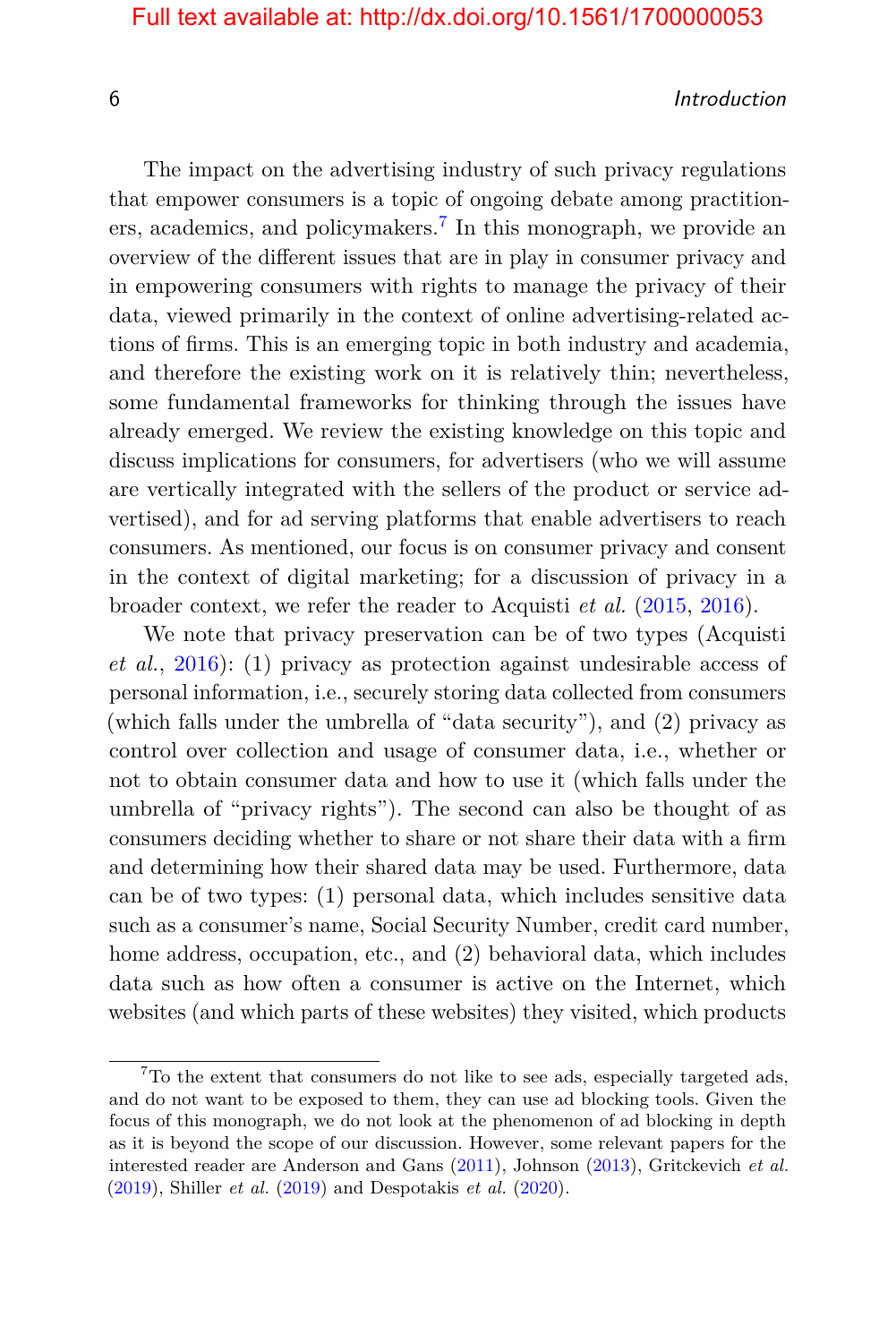they browsed and purchased (or browsed and did not purchase), etc. In this monograph, in terms of privacy preservation our focus will be on privacy as control over usage and access. In terms of data, our focus will be on data that helps to contribute towards building a consumer profile, which includes both personal data and behavioral data, but the latter is typically of greater relevance for this purpose (Rafieian and Yoganarasimhan, [2021\)](#page-22-2).

In this introductory section, we provide an outline of this monograph and briefly review the key ideas. In Section [2,](#page--1-0) we discuss the key aspects of, and the similarities and differences between, the GDPR, the CCPA and the CPRA.

Since the implementation of the GDPR in May 2018, some early empirical evidence has emerged of its impact. We review this evidence in Section [3.](#page--1-0) With respect to one of the most prominent aspects of the GDPR, which is consumers obtaining the right to not share their data with service providers, Aridor *et al.* [\(2020\)](#page-18-5) and Goldberg *et al.* [\(2021\)](#page-20-2) find that a significant minority of consumers prefer to opt out of data sharing. Interestingly, Godinho de Matos and Adjerid [\(2021\)](#page-20-3) find that consumers with an existing relationship with a firm may be induced to provide consent for their data to be used for personalized marketing. Other papers, such as Johnson *et al.* [\(2021\)](#page-21-3), show that privacy regulations may have unintended consequences such as hurting smaller service-provision firms (Johnson *et al.*, [2021\)](#page-21-3) and hurting innovation (Janssen *et al.*, [2021](#page-20-4) and Jia *et al.*, [2021\)](#page-21-4).

In the last few years, there have been significant advances in our theoretical understanding of the impact of consumer privacy regulation on online advertising and on markets in general. A theoretical framework that helps to guide our understanding and study of consumer privacy is based on the idea that consumers attach value to different aspects of privacy. Specifically, consumers may attach value to privacy as a final good, i.e., with intrinsic value, and/or attach value to privacy as an intermediate good, i.e., with instrumental value (Becker, [1980;](#page-19-1) Posner, [1981;](#page-22-3) Wathieu and Friedman, [2009\)](#page-23-4). The intrinsic value may arise simply from the effect that a consumer is not comfortable if other entities have their data and/or might be concerned that this data may be breached. The instrumental value of privacy may arise from the fact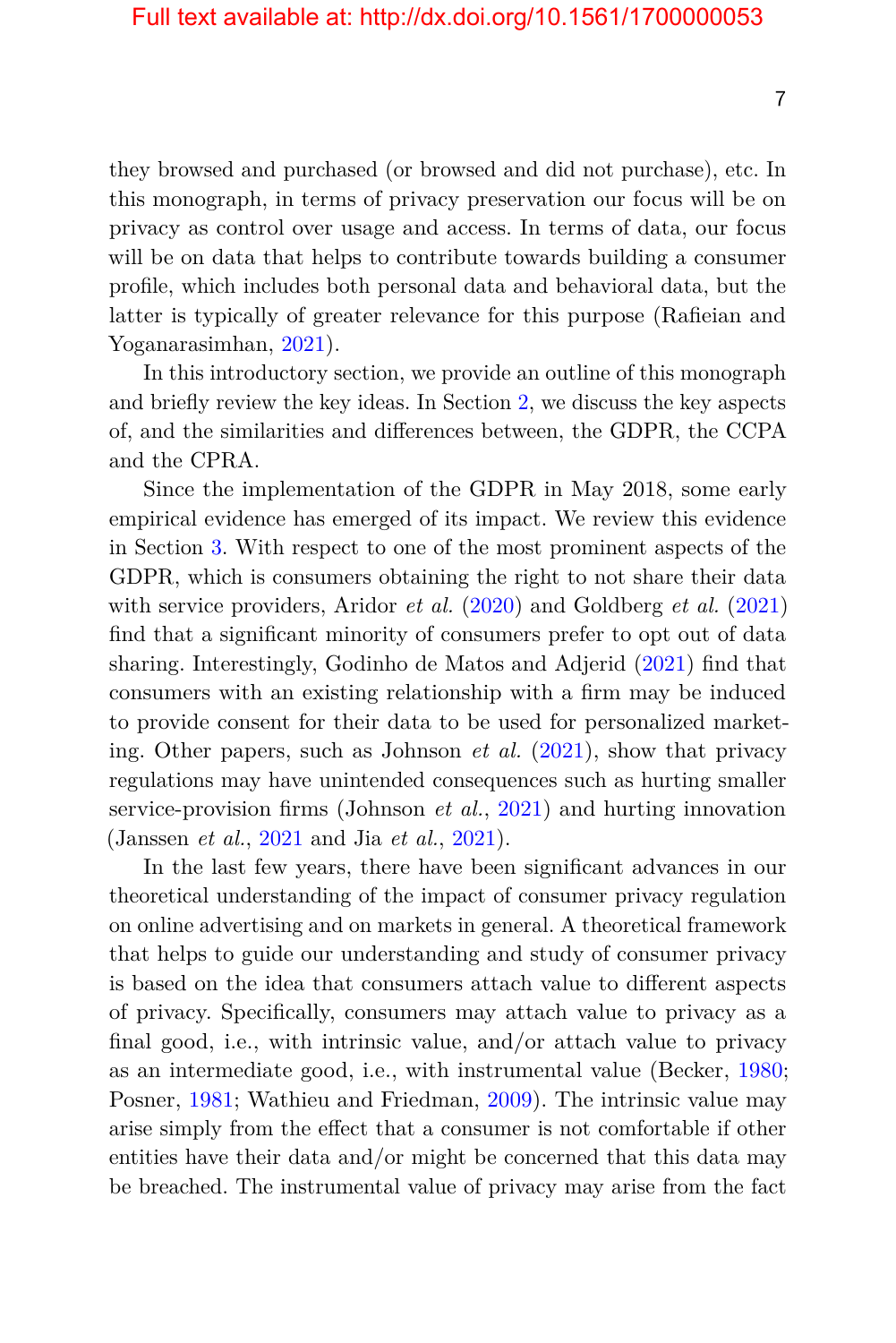#### 8 Introduction and the set of the set of the set of the set of the set of the set of the set of the set of the set of the set of the set of the set of the set of the set of the set of the set of the set of the set of the s

that a consumer's data may be used by other entities to impact their experience and utility, e.g., by showing them highly relevant ads (which would improve experience and increase utility, all else equal) or price discriminating for them (which may decrease or increase utility).

To further understand the instrumental value of privacy, a useful economic framework that is to understand the impact of a consumer giving up privacy, i.e., a consumer sharing data, on the advertising market and on the product market. Broadly speaking, more data enables better targeting of consumers by firms in the advertising market which, under different conditions, can increase or decrease competition among the firms in the product market. Consumers can make their data sharing choices under these considerations, which in turn impacts the outcomes in the advertising and product markets. We review the privacy and economic frameworks in Section [4.](#page--1-0)

In Section [5,](#page--1-0) we enhance our understanding of the impact of privacy regulation on consumers and on online advertising by discussing the theoretical work in this area. Choi *et al.* [\(2020\)](#page-19-2) show how firms can use consumer data to moderate product market competition through targeted informative advertising in the advertising market, which induces consumers to opt out of data sharing to increase their utility. D'Annunzio and Russo [\(2020\)](#page-19-3) show that prevention of data sharing by consumers makes ad allocation less effective which can hurt consumers, i.e., regulation can hurt consumers. However, Choi *et al.* [\(2021\)](#page-19-4) show that if the number of ads shown to be decided endogenously, then privacy regulation is weakly beneficial to consumers. Indeed, in reality, ads are not served in all possible impressions and ad fill rates can be significantly below  $100\%$ .<sup>[8](#page-15-0)</sup>

A number of other papers do not model advertising directly but study consumer privacy choices in a context in which firms can obtain customer data, build customer profiles, and change the product offerings to consumers as well as the prices of these offerings. These papers include

<span id="page-15-0"></span><sup>8</sup>[https://medium.com/@olssonm/have-your-adsense-coverage-plummeted](https://medium.com/@olssonm/have-your-adsense-coverage-plummeted-heres-why-1c284cb12bdc)[heres-why-1c284cb12bdc;](https://medium.com/@olssonm/have-your-adsense-coverage-plummeted-heres-why-1c284cb12bdc) [https://smartyads.com/blog/ways-to-keep-your-ad](https://smartyads.com/blog/ways-to-keep-your-ad-network-fill-rate-close-to-100/)[network-fill-rate-close-to-100/;](https://smartyads.com/blog/ways-to-keep-your-ad-network-fill-rate-close-to-100/) [https://twitter.com/jamesdutton/status/11368157816](https://twitter.com/jamesdutton/status/1136815781663072257) [63072257;](https://twitter.com/jamesdutton/status/1136815781663072257) [https://www.quora.com/What-is-the-sell-through-rate-of-ad-impressions](https://www.quora.com/What-is-the-sell-through-rate-of-ad-impressions-on-programmatic-exchanges/answer/Andre-Atomx) [-on-programmatic-exchanges/answer/Andre-Atomx.](https://www.quora.com/What-is-the-sell-through-rate-of-ad-impressions-on-programmatic-exchanges/answer/Andre-Atomx)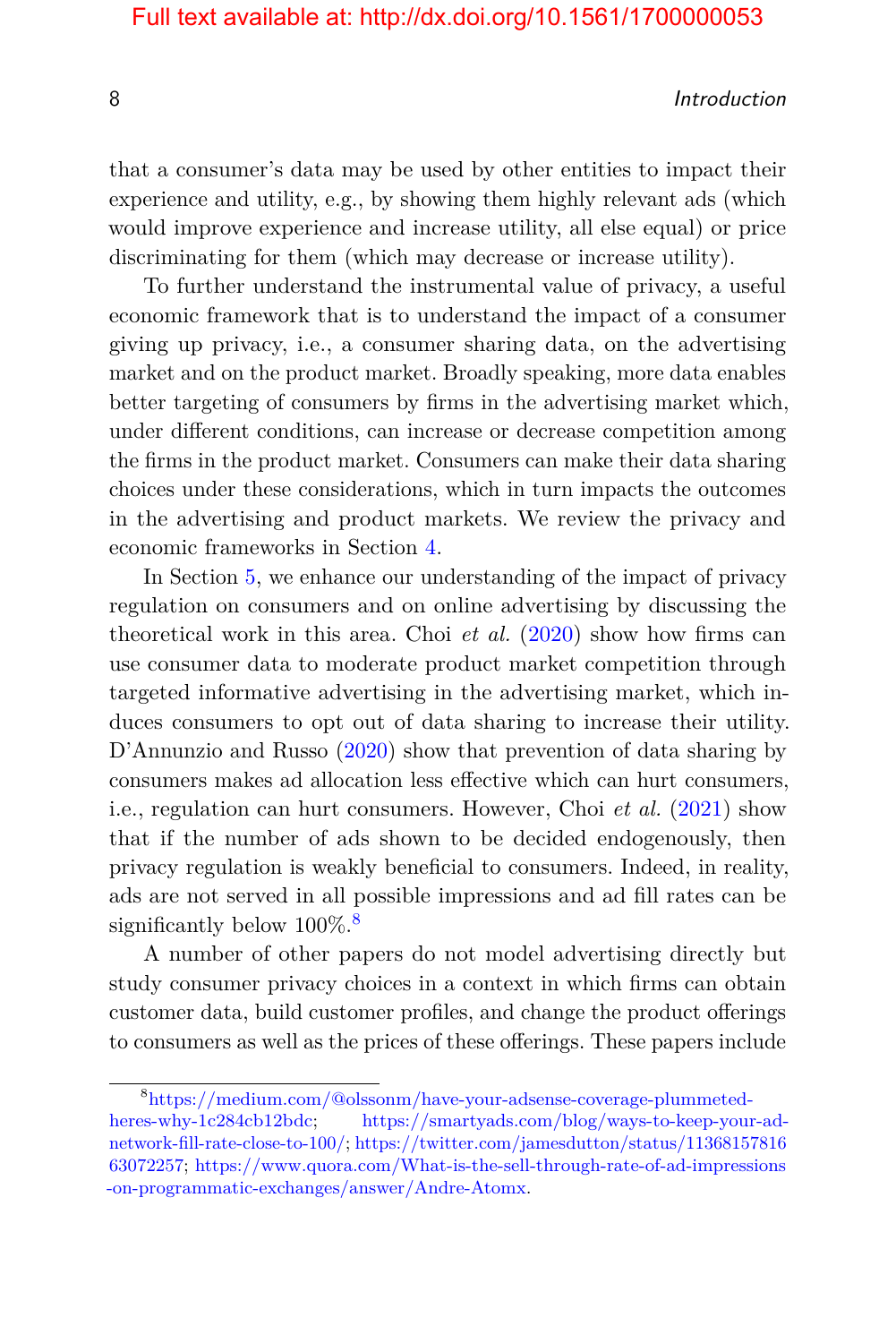Conitzer *et al.* [\(2012\)](#page-19-5), Campbell *et al.* [\(2015\)](#page-19-6), Anderson *et al.* [\(2019\)](#page-18-6), D'Annunzio and Russo [\(2020\)](#page-19-3), Montes *et al.* [\(2019\)](#page-22-4), Choi *et al.* [\(2021\)](#page-19-4), Ichihashi [\(2020\)](#page-20-5), Ke and Sudhir [\(2020\)](#page-21-5) and Sharma *et al.* [\(2021\)](#page-23-5). The key take away from these studies is that privacy regulation generally helps consumers by preventing sharing of data when such sharing might hurt them, primarily through price discrimination; however, privacy regulation may hurt smaller publishers, advertisers and ad networks.

Studies have shown that when consumers are presented with privacy notices, they may not be able to fully understand them because of technical jargon and extensive length (Jensen and Potts, [2004;](#page-21-6) Jensen *et al.*, [2005;](#page-21-7) McDonald and Cranor, [2008\)](#page-22-5). One could use a "revealed preference" argument to state that if consumers are making chocies based on these notices, they must be comfortable with the exchange of value (even with their potentially limited understanding of the notices). Nevertheless, there have been recent efforts to build tools that can help consumers to understand privacy policies of companies. One such effort is the Usable Privacy Project<sup>[9](#page-16-0)</sup> which uses natural language processing and crowdsourcing to help train models that can then parse privacy policies and summarize them for consumers in a form that is easier to understand. On these lines, the development of a "privacy nutrition label" might be useful for consumers. We discuss these ideas in more details in Section [6.](#page--1-0)

Firms attach value to consumers' data and, starting with Laudon [\(1996\)](#page-21-8), there has been talk of a marketplace where consumers and firms can transact in the consumers' data. We discuss this in Section [7.](#page--1-0) We also discuss recent attempts at this in the form of intermediaries, such as the Brave browser, that share a portion of the revenues that they generate from consumer data with the consumers themselves.

In light of the passing of privacy regulation, firms have been attempting to develop methods for privacy-preserving targeted advertising, which essentially is advertising that does not use cookies to build profiles of and target consumers. In Section [8,](#page--1-0) we discuss some of these attempts such as FLoC and TURTLEDOVE, which aim to target consumers based on their interests and/or their website visit history, but without

9

<span id="page-16-0"></span><sup>9</sup>[https://www.usableprivacy.org/.](https://www.usableprivacy.org/)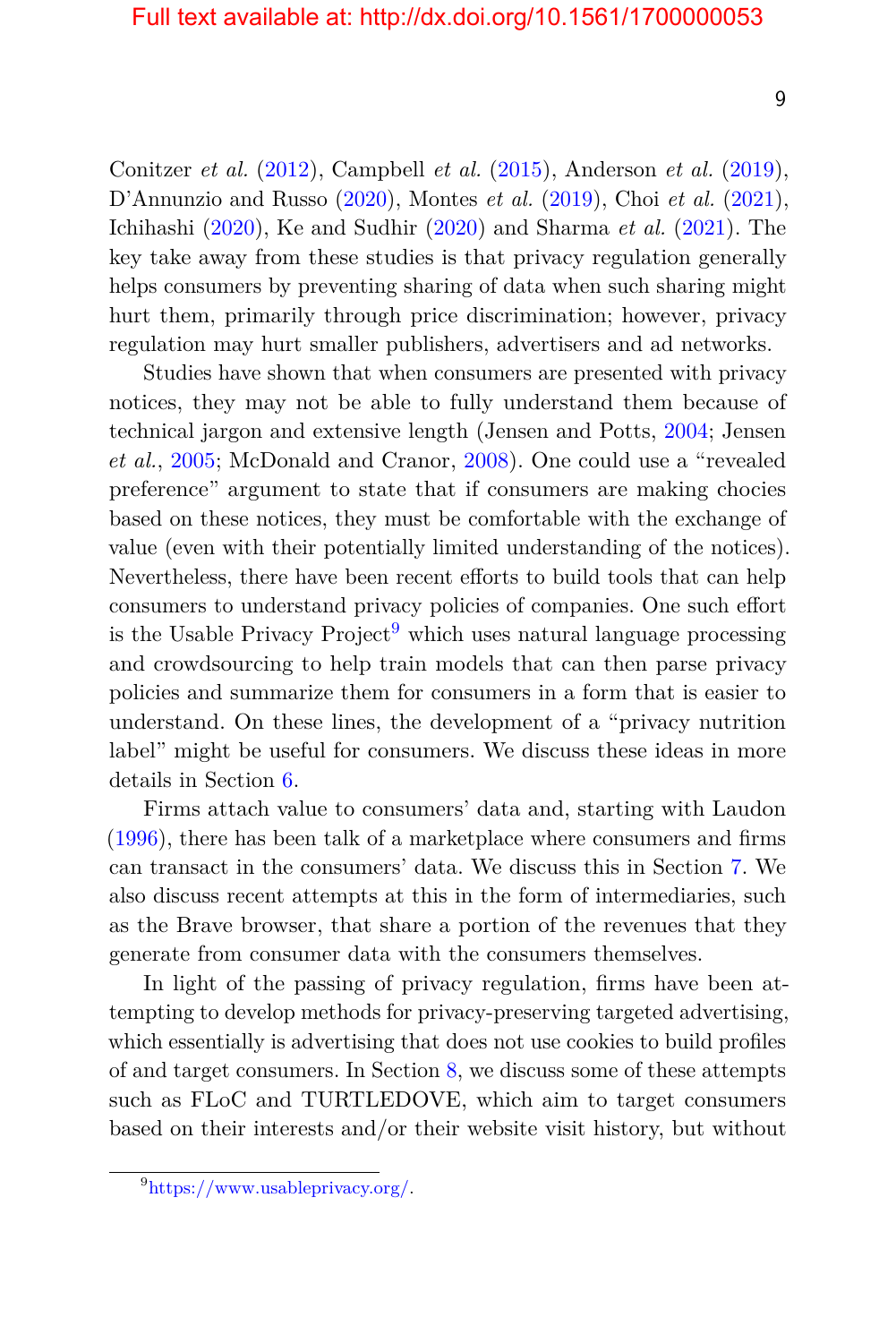10 Introduction

compromising their privacy. At the time of this writing, all of these methodologies were in the proposal or testing stages.

Finally, in Section [9,](#page--1-0) we conclude with a discussion. An overall summary is that privacy concerns have been heightened in the past two decades and this has led to the passing of privacy regulations addressing data security and privacy rights. After these regulations, a significant minority of consumers have chosen to not provide consent for their data to be collected, used and shared. However, most consumers still may not properly understand the key implications of privacy policies of firms, and more efforts are needed in that regard. Also, technologies are being developed for privacy-preserving user targeting. Finally, regarding firms, data frictions caused by privacy regulations have, in turn, caused (presumably unintended) negative consequences for small advertisers, publishers and service providers. We provide some directions for future work that may be valuable to move thinking forward on this increasingly important topic.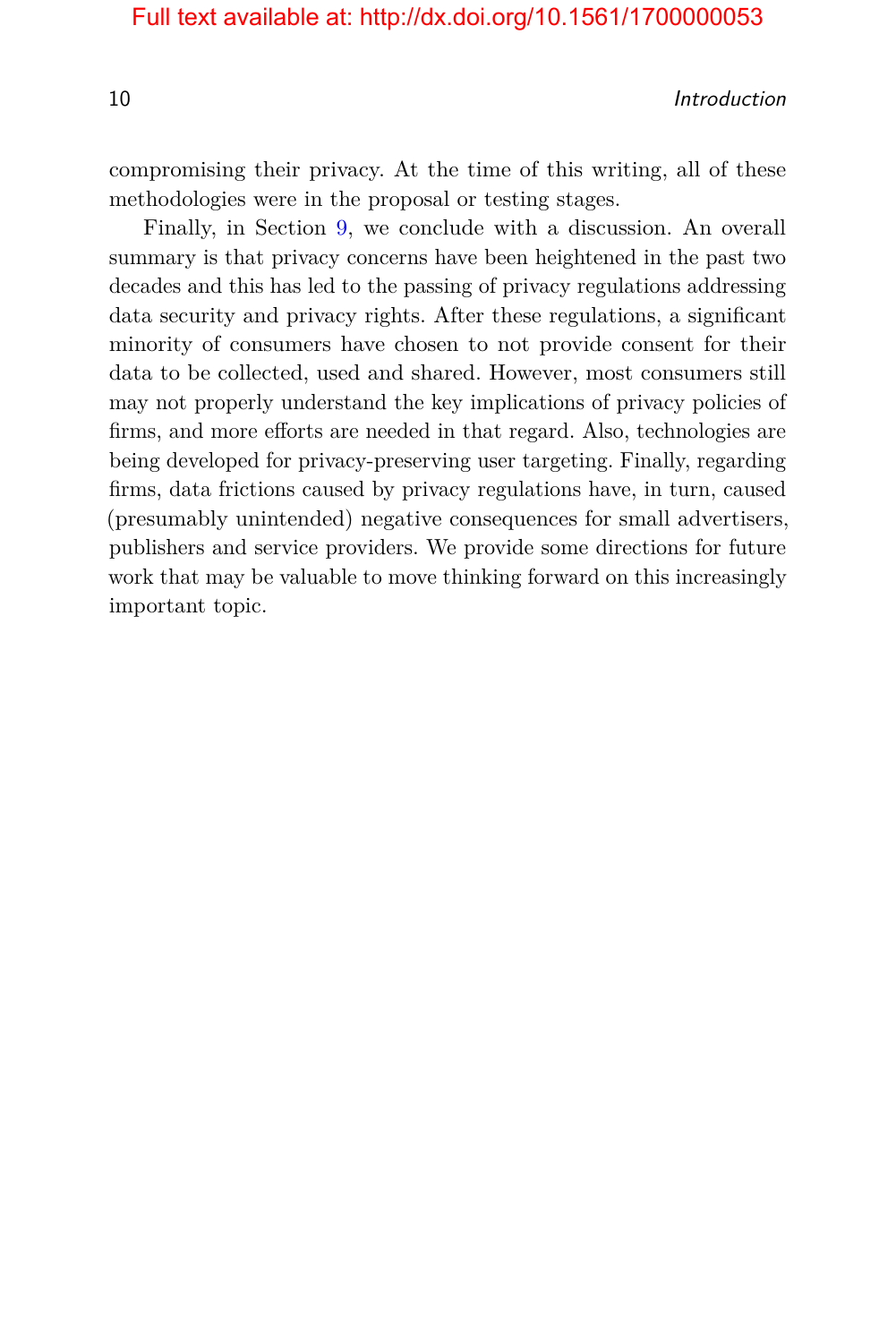- <span id="page-18-0"></span>Acemoglu, D., A. Makhdoumi, A. Malekian, and A. Ozdaglar (2019). "Too much data: Prices and inefficiencies in data market". *Working Paper*. National Bureau of Economic Research.
- <span id="page-18-2"></span>Acquisti, A., L. Brandimarte, and G. Loewenstein (2015). "Privacy and human behavior in the age of information". *Science*. 347(6221): 509–514.
- Acquisti, A., L. John, and G. Loewenstein (2013). "What is privacy worth?" *Journal of Legal Studies*. 42(2): 249–274.
- <span id="page-18-3"></span>Acquisti, A., C. Taylor, and L. Wagman (2016). "The economics of privacy". *Journal of Economic Literature*. 54(2): 442–492.
- <span id="page-18-6"></span>Anderson, S., A. Baik, and N. Larson (2019). "Prices, poaching, and privacy with personalized targeted discounts". *Working Paper*.
- <span id="page-18-4"></span>Anderson, S. and J. Gans (2011). "Platform siphoning: Ad-avoidance and media content". *American Economics Journal: Microeconomics*. 3(November): 1–34.
- <span id="page-18-1"></span>Angwin, J. (2010). "The Web's new gold mine: Your secrets". *The Wall Street Journal*.
- Argenziano, R. and A. Bonatti (2021). "Data linkages and privacy regulation". *Working Paper*.
- <span id="page-18-5"></span>Aridor, G., Y.-K. Che, and T. Salz (2020). "The economic consequences of data privacy regulation: Empirical evidence from GDPR". *Working Paper*.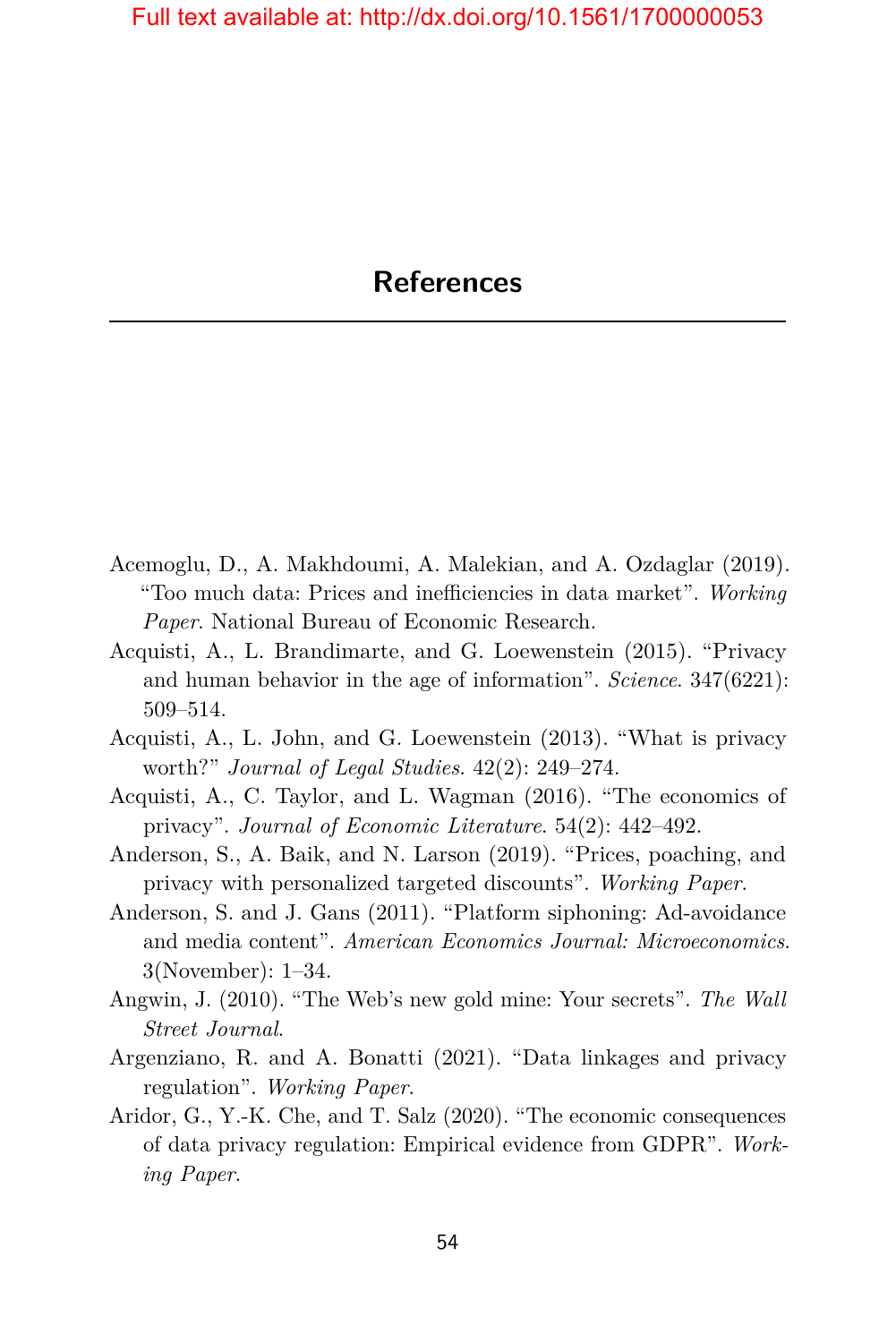- Athey, S., C. Catalini, and C. Tucker (2017). "The digital privacy paradox: Small money, small costs, small talk". Technical report, National Bureau of Economic Research.
- Aziz, A. and R. Telang (2016). "What is a digital cookie worth?" *Working Paper*.
- <span id="page-19-1"></span>Becker, G. S. (1980). "Privacy and malfeasance: A comment". *Journal of Legal Studies*. 9(4): 823–826.
- Bergemann, D. and A. Bonatti (2011). "Targeting in advertising markets: Implications for offline versus online media". *RAND Journal of Economics*. 42(3): 417–443.
- <span id="page-19-6"></span>Campbell, J., A. Goldfarb, and C. Tucker (2015). "Privacy regulation and market structure". *Journal of Economics and Management Strategy*. 24(1): 47–73.
- Chen, Y., X. Hua, and K. E. Maskus (2021). "International protection of consumer data". *Journal of International Economics*. 132: 103517.
- <span id="page-19-2"></span>Choi, J., K. Jerath, and M. Sarvary (2020). "Advertising and price competition under consumer privacy data choices". *Working Paper*.
- <span id="page-19-4"></span>Choi, J., K. Jerath, and M. Sarvary (2021). "Consumer purchase journey, ad wearout and privacy choices". *Working Paper*.
- <span id="page-19-5"></span>Conitzer, V., C. Taylor, and L. Wagman (2012). "Hide and seek: Costly consumer privacy in a market with repeat purchases". *Marketing Science*. 31(2): 277–292.
- <span id="page-19-3"></span>D'Annunzio, A. and A. Russo (2020). "Ad networks and consumer tracking". *Management Science*. 66(11): 5040–5058.
- de Corniére, A. and R. de Nijs (2016). "Online advertising and privacy". *RAND Journal of Economics*. 47(1): 48–72.
- de Corniére, A. and R. Montes (2017). "Consumer privacy and the incentives to price-discriminate in online markets". *Review of Network Economics*. 16(3): 291–305.
- Degeling, M., C. Utz, C. Lentzsch, H. Hosseini, F. Schaub, and T. Holz (2019). "We value your privacy *. . .* now take some cookies: Measuring the GDPR's impact on web privacy". In: *26th Annual Network and Distributed System Security Symposium (NDSS '19)*. Internet Society.
- <span id="page-19-0"></span>Despotakis, S., R. Ravi, and K. Srinivasan (2020). "The beneficial effects of ad blockers". *Management Science*. 67(4): 2096–2125.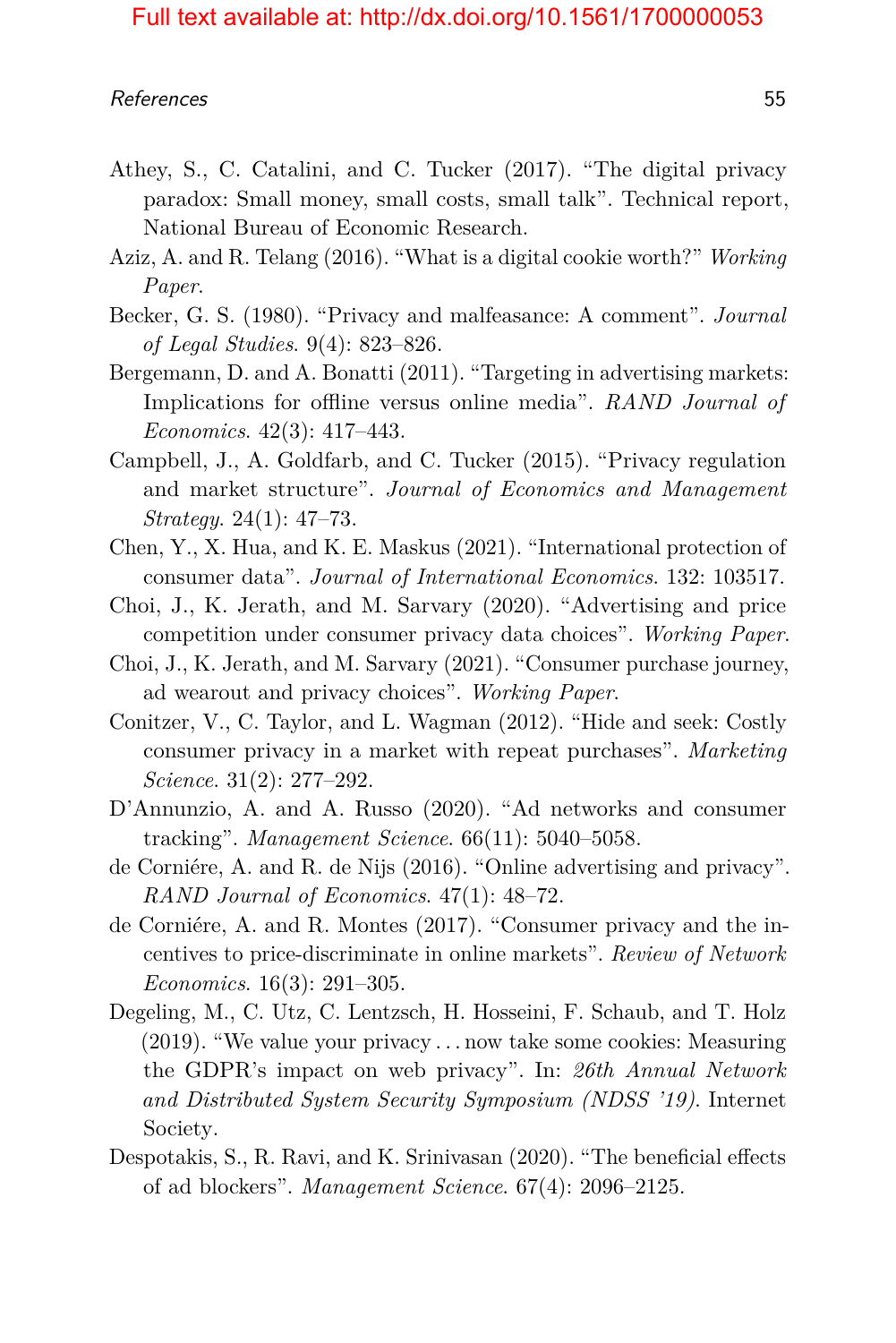- Esteves, R. (2010). "Pricing with customer recognition". *International Journal of Industrial Organization*. 28(6): 669–681.
- Esteves, R.-B. and J. Resende (2016). "Competitive targeted advertising with price discrimination". *Marketing Science*. 35(4): 576–587.
- Farrell, J. (2012). "Can privacy be just another good?" *Journal on Telecommunications and High Technology Law*. 10(2): 251–264.
- Fudenberg, D. and J.-M. Villas-Boas (2012). "Price discrimination in the digital economy". In: *The Oxford Handbook of the Digital Economy*. Ed. by M. Peitz and J. Waldgofel. Oxford, UK: Oxford University Press. 254–272.
- Gaelotti, A. and J. L. Moraga-Gonzalez (2008). "Advertising, segmentation and prices". *International Journal of Industrial Organization*. 26(5): 1106–1119.
- <span id="page-20-3"></span>Godinho de Matos, M. and I. Adjerid (2021). "Consumer consent and firm targeting after GDPR: The case of a large telecom provider". *Management Science.* Forthcoming.
- <span id="page-20-2"></span>Goldberg, S., G. Johnson, and S. Shriver (2021). "Regulating privacy online: An economic analysis of the GDPR". *Working Paper*.
- <span id="page-20-0"></span>Goldfarb, A. and C. Tucker (2011a). "Online display advertising: Targeting and obtrusiveness". *Marketing Science*. 30(3): 389–404.
- Goldfarb, A. and C. Tucker (2011b). "Privacy regulation and online advertising". *Management Science*. 57(1): 57–71.
- Goldfarb, A. and C. Tucker (2012). "Shifts in privacy concerns". *American Economic Review*. 102(3): 349–353.
- <span id="page-20-1"></span>Gritckevich, A., Z. Katona, and M. Sarvary (2019). "Ad blocking". *Working Paper*.
- <span id="page-20-5"></span>Ichihashi, S. (2020). "Online privacy and information disclosure by consumers". *American Economic Review*. 110(2): 569–595.
- Ipsos (2019). "Global citizens and data privacy". URL: [https://bit.ly/](https://bit.ly/3hwpWAT) [3hwpWAT.](https://bit.ly/3hwpWAT)
- Iyer, G., D. Soberman, and J. M. Villas-Boas (2005). "The targeting of advertising". *Marketing Science*. 24(3): 461–476.
- <span id="page-20-4"></span>Janssen, R., R. Kesler, M. Kummer, and J. Waldfogel (2021). "GDPR and the lost generation of innovative apps". *Working Paper*.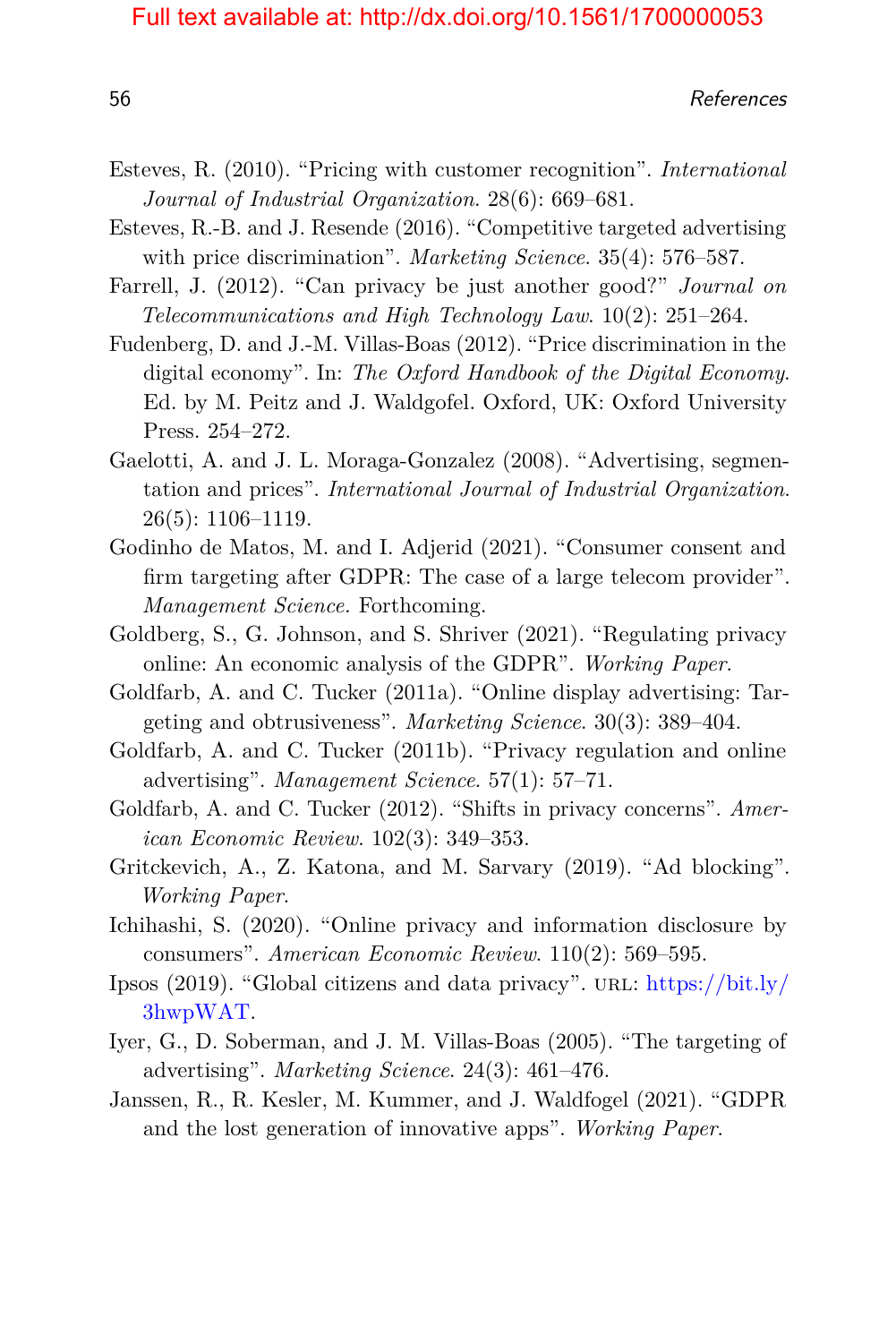- <span id="page-21-6"></span>Jensen, C. and C. Potts (2004). "Privacy policies as decision-making tools: An evaluation of online privacy notices". In: *SIGCHI Conference on Human Factors in Computing Systems, ACM*. Vienna. 471–478.
- <span id="page-21-7"></span>Jensen, C., C. Potts, and C. Jensen (2005). "Privacy practices of Internet users: Self-reports versus observed behavior". *International Journal of Human Computer Studies*. 63(1–2): 203–227.
- <span id="page-21-4"></span>Jia, J., G. Jin, and L. Wagman (2021). "The short-run effects of GDPR on technology venture investment". *Marketing Science*. 40(4): 661– 684.
- Johnson, E. J., S. Bellman, and G. L. Lohse (2002). "Defaults, framing and privacy: Why opting in-opting out". *Marketing Letters*. 13(1): 5–15.
- <span id="page-21-1"></span>Johnson, G., S. Shriver, and S. Du (2020). "Consumer privacy choice in online advertising: Who opts out and at what cost to industry?" *Marketing Science*. 39(1): 33–51.
- <span id="page-21-3"></span>Johnson, G., S. Shriver, and S. Goldberg (2021). "Privacy and market concentration: Intended and unintended consequences of the GDPR". *Working Paper*.
- <span id="page-21-2"></span>Johnson, J. P. (2013). "Targeted advertising and advertising avoidance". *RAND Journal of Economics*. 44(1): 128–144.
- <span id="page-21-0"></span>Karaj, A., S. Macbeth, R. Berson, and J. M. Pujol (2019). "Who tracks me: Shedding light on the opaque world of online tracking". arXiv preprint arXiv:1804.08959.
- <span id="page-21-5"></span>Ke, T. T. and K. Sudhir (2020). "Privacy rights and data security: GDPR and personal data driven markets". *Working Paper*.
- Kostov, N. and S. Schechner (2018). "Google emerges as early winner from Europe's new data privacy law". *Wall Street Journal*.
- Kummer, M. and P. Schulte (2019). "When private information settles the bill: Money and privacy in Google's market for smartphone applications". *Management Science*. 65(8): 3470–3494.
- <span id="page-21-8"></span>Laudon, K. (1996). "Markets and privacy". *Communications of the ACM*. 39(9): 92–104.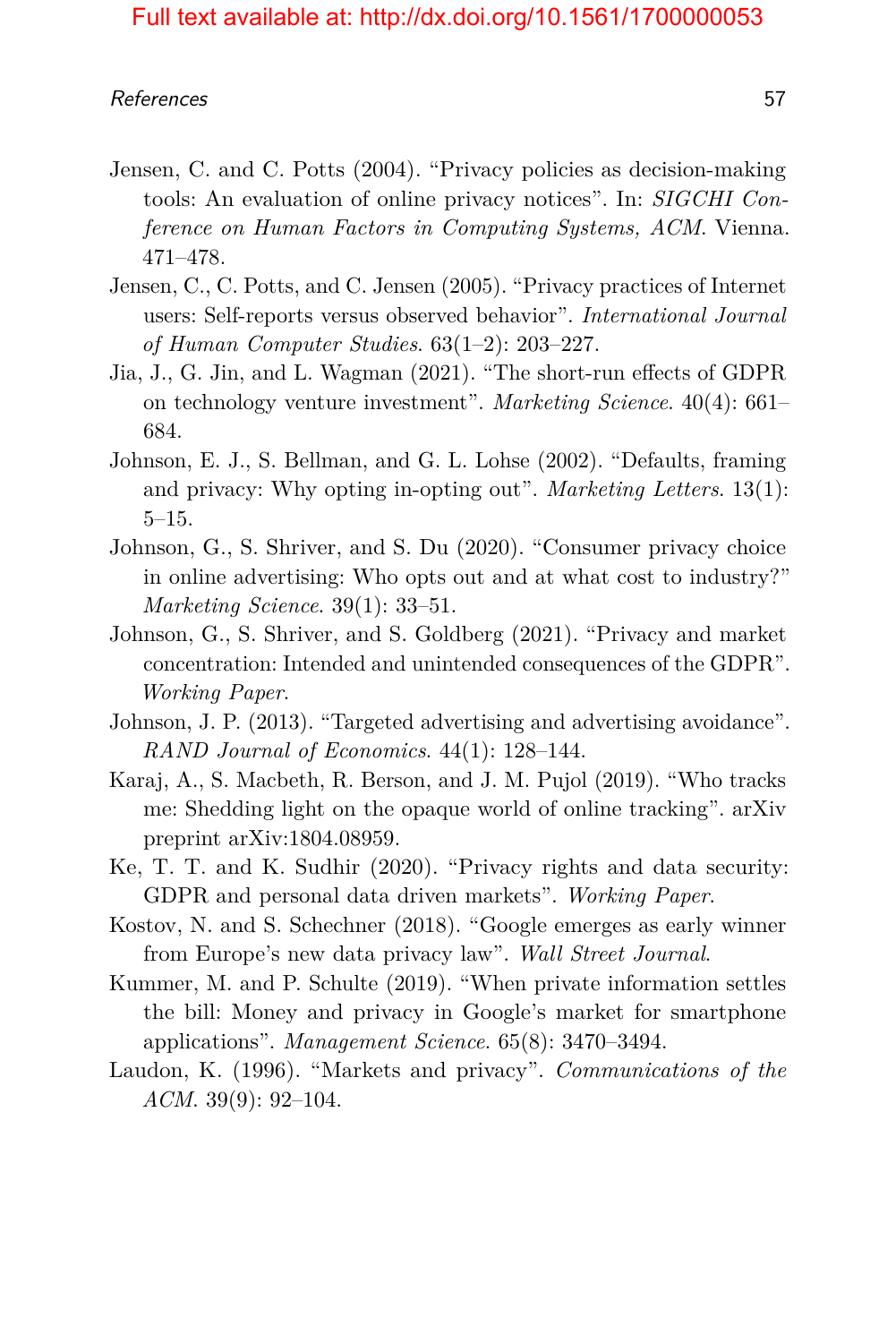- Libert, T. (2018). "An automated approach to auditing disclosure of third-party data collection in website privacy policies". In: *Proceedings of the 2018 World Wide Web Conference on World Wide Web (2018), International World Wide Web Conferences Steering Committee*. 207–216.
- Lin, T. (2020). "Valuing intrinsic and instrumental preferences for privacy". *Working Paper*.
- <span id="page-22-5"></span>McDonald, A. M. and L. F. Cranor (2008). "The cost of reading privacy policies". *I/S: A Journal of Law and Policy for the Information Society*. 4: 540–565.
- <span id="page-22-0"></span>McDonald, A. M. and L. F. Cranor (2010). "Americans' attitudes about Internet behavioral advertising practices". In: *Proceedings of the 9th Annual ACM Workshop on Privacy in the Electronic Society*. ACM. 63–72.
- <span id="page-22-4"></span>Montes, R., W. Sand-Zantman, and T. Valletti (2019). "The value of personal information in online markets with endogenous privacy". *Management Science*. 65(3): 1342–1362.
- Norberg, P. A., D. R. Horne, and D. A. Horne (2007). "The privacy paradox: Personal information disclosure intentions versus behaviors". *Journal of Consumer Affairs*. 41(1): 100–126.
- Nouwens, M., I. Liccardi, M. Veale, D. Karger, and L. Kagal (2020). "Dark patterns after the GDPR: Scraping consent pop-ups and demonstrating their influence". In: *CHI '20: Proceedings of the 2020 CHI Conference on Human Factors in Computing Systems*. 1–13.
- <span id="page-22-1"></span>PEW (2019). "Americans and privacy: Concerned, confused and feeling lack of control over their personal information". URL: [https://www.p](https://www.pewresearch.org/internet/2019/11/15/americans-and-privacy-concerned-confused-and-feeling-lack-of-control-over-their-personal-information/) [ewresearch.org/internet/2019/11/15/americans-and-privacy-conc](https://www.pewresearch.org/internet/2019/11/15/americans-and-privacy-concerned-confused-and-feeling-lack-of-control-over-their-personal-information/) [erned-confused-and-feeling-lack-of-control-over-their-personal-inf](https://www.pewresearch.org/internet/2019/11/15/americans-and-privacy-concerned-confused-and-feeling-lack-of-control-over-their-personal-information/) [ormation/.](https://www.pewresearch.org/internet/2019/11/15/americans-and-privacy-concerned-confused-and-feeling-lack-of-control-over-their-personal-information/)
- <span id="page-22-3"></span>Posner, R. A. (1981). "The economics of privacy". *American Economic Review*. 71(2): 405–409.
- <span id="page-22-2"></span>Rafieian, O. and H. Yoganarasimhan (2021). "Targeting and privacy in mobile advertising". *Marketing Science*. 40(2): 193–218.
- Roy, S. (2000). "Strategic segmentation of a market". *International Journal of Industrial Organization*. 18(8): 1279–1290.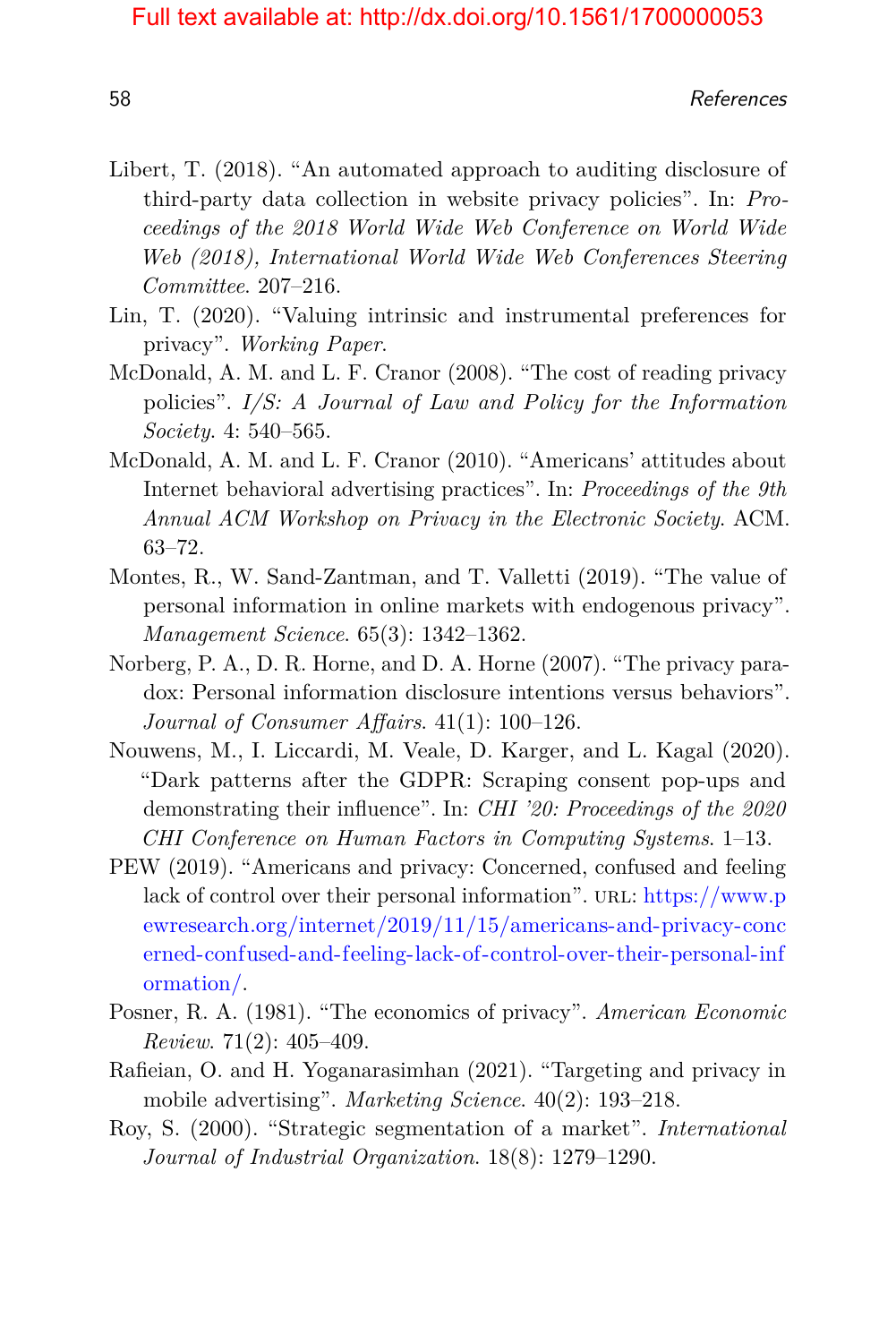- <span id="page-23-2"></span>Satariano, A. (2019). "Google is fined \$57 million under Europe's data privacy law". *The New York Times*.
- <span id="page-23-0"></span>Schelter, S. and J. Kunegis (2018). "On the ubiquity of web tracking: Insights from a billion-page web crawl". *The Journal of Web Science*.  $4(4): 53-66.$
- <span id="page-23-5"></span>Sharma, P., Y. Sun, and L. Wagman (2021). "The differential effects of privacy protections and digital ad taxes on publisher and advertiser profitability". *Working Paper*.
- Shelanski, H. A. (2013). "Information, innovation and competition policy for the Internet". *University of Pennsylvania Law Review*. 161: 1663–1705.
- Shen, Q. and J. M. Villas-Boas (2018). "Behavior-based advertising". *Management Science*. 64(5): 2047–2064.
- <span id="page-23-3"></span>Shiller, B., J. Waldfogel, and J. Ryan (2019). "The effect of ad blocking on website traffic and quality". *RAND Journal of Economics*. 49(1): 34–63.
- Slovic, P. (1995). "The construction of preference". *American Psychologist*. 50(5): 364–371.
- <span id="page-23-1"></span>Stern, J. (2018). "Facebook really is spying on you, just not through your phone's mic". *Wall Street Journal*.
- Sun, T., Z. Yuan, C. Li, K. Zhang, and J. Xu (2020). "The value of personal data in Internet commerce: A high-stake field experiment on data regulation policy". *Working Paper*.
- Taylor, C. and L. Wagman (2014). "Consumer privacy in oligopolistic markets: Winners, losers, and welfare". *International Journal of Industrial Organization*. 34(1): 80–84.
- Utz, C., M. Degeling, S. Fahl, F. Schaub, and T. Holz (2019). "(Un)informed consent: Studying GDPR consent notices in the field". In: *CCS'19: Proceedings of the 2019 ACM SIGSAC Conference on Computer and Communications Security*. 973–990.
- Villas-Boas, J. M. and Y. Yao (2021). "A dynamic model of optimal retargeting". *Marketing Science*. Forthcoming.
- <span id="page-23-4"></span>Wathieu, L. and A. Friedman (2009). "An empirical approach to understanding privacy concerns". *Working Paper*.